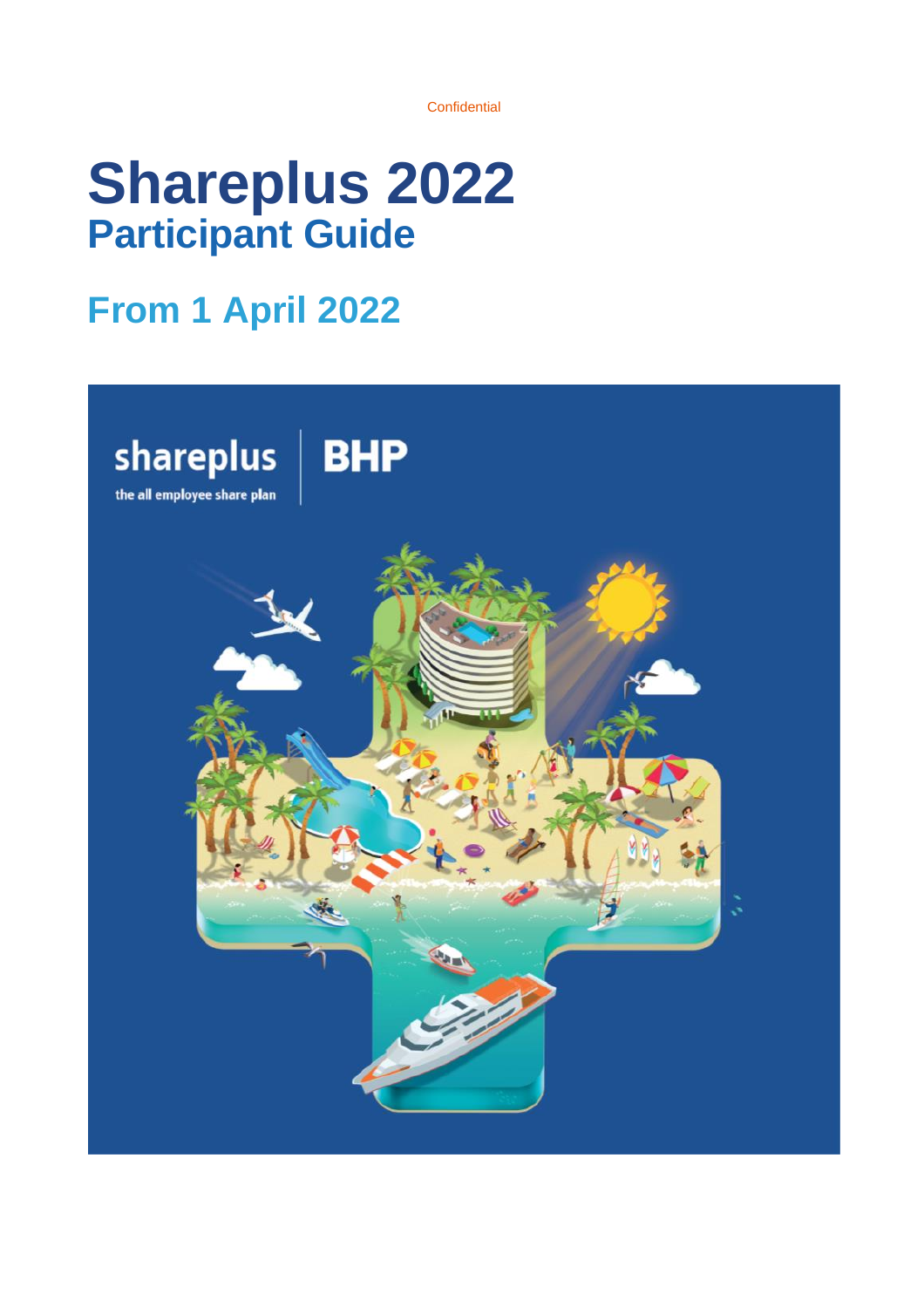## **Contents**

| <b>Introduction to Shareplus</b>                   | 3              |
|----------------------------------------------------|----------------|
| Enrolling in Shareplus 2022                        | 5              |
| Ceasing Participation in 2022                      | 6              |
| <b>Questions &amp; Answers</b>                     | $\overline{7}$ |
| <b>Eligibility &amp; Participation</b>             | $\overline{7}$ |
| Joining the plan                                   | $\overline{7}$ |
| Contributing                                       | 8              |
| <b>Ceasing Contributions</b>                       | 10             |
| <b>Purchasing shares</b>                           | 11             |
| <b>Acquired Shares</b>                             | 11             |
| <b>Holding Period</b>                              | 13             |
| <b>Matched Shares</b>                              | 14             |
| Plans and stock exchanges                          | 14             |
| Relocating employees                               | 16             |
| <b>Temporary leave</b>                             | 16             |
| <b>Leaving BHP</b>                                 | 18             |
| Becoming a Shareholder and receiving Dividends     | 19             |
| Plan Administrator (Shareworks) contact details    | 20             |
| Shareplus 2022 - new joiner example                | 21             |
| Shareplus 2022 - re-enrolment example              | 21             |
| Shareplus example – for illustrative purposes only | 23             |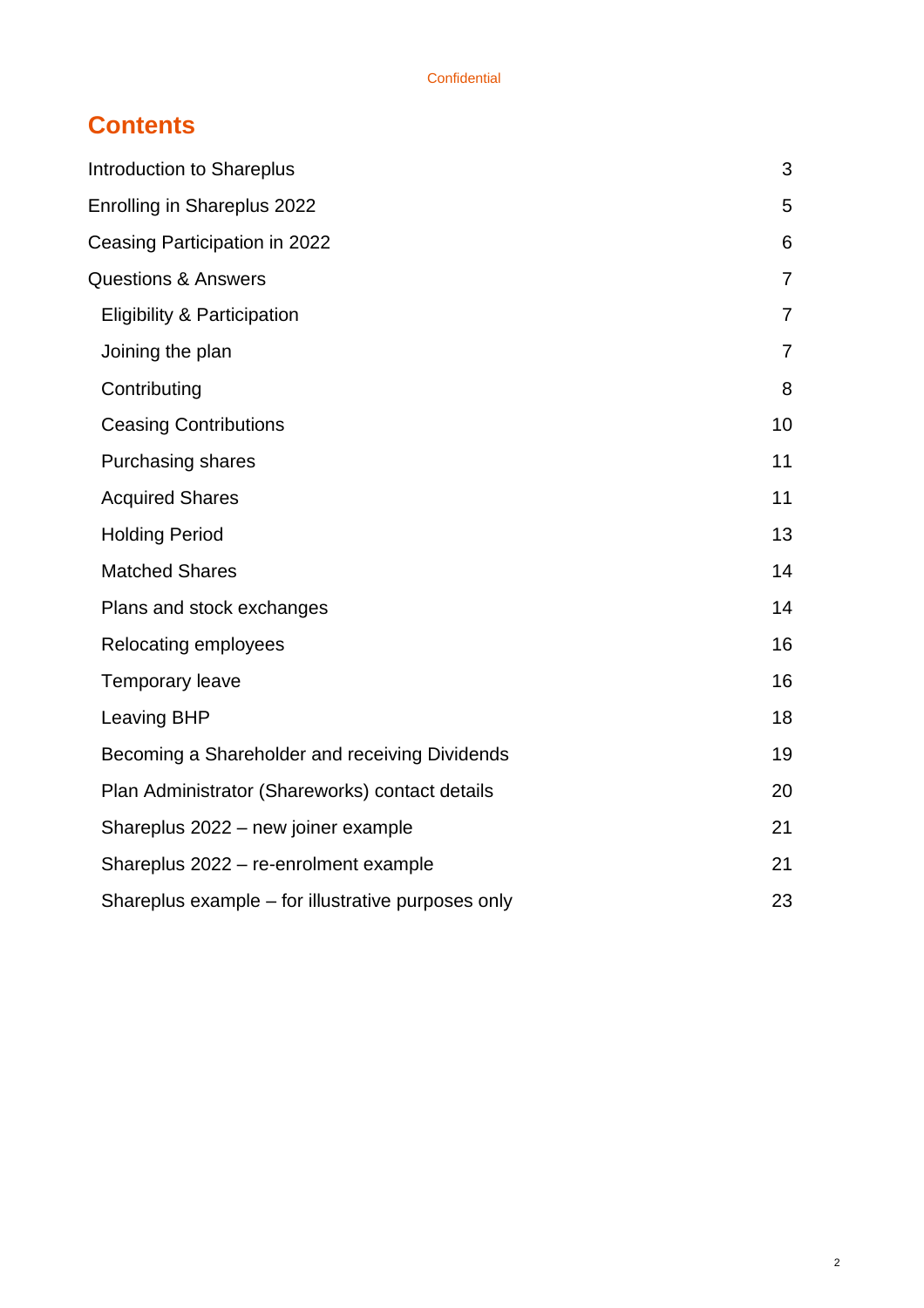## <span id="page-2-0"></span>**Introduction to Shareplus**

#### **Share in our success**

Shareplus is BHP's all employee share plan which gives you, our employee, the opportunity to share in our success and become a shareholder – essentially an owner - in our Company. The Plan provides an easy opportunity to invest in shares and receive a generous match from BHP.

Shareplus allows you to contribute your own funds that will be used to purchase BHP shares and, subject to certain conditions including continued employment, BHP will give you one share for every purchased share you hold at the end of a specified period (called the Holding Period), effectively doubling the amount of shares purchased. Whatever stage you have reached in your career with BHP and however much you choose to invest (anything between USD200 to the maximum annual limit of USD 5,000), the Plan will complement your existing reward package.

#### **What's in it for BHP?**

A share plan that is open to all eligible employees explicitly links individual and collective success and encourages employees to become owners in their Company. We hope that your participation in our Plan will help to drive your performance towards the success of our collective goal – to be the global leader of mining long term assets. Offering such a Plan also enhances our position as an employer of choice, meaning that we will continue to attract and retain the best talent for our organisation. With the best people, we can do the best work – resulting in stronger performance and greater success and rewards.

#### **How does the Plan work?**

Once you enrol in Shareplus, you will make after-tax contributions from your salary to Shareplus in each pay period. These contributions are used by the Plan Administrator to buy BHP shares and hold them in trust on your behalf. These are referred to as **Acquired Shares**. Any **Acquired Shares** you still hold in the Plan three years later (e.g. in April 2025) will be matched by BHP on a one for one basis (subject to certain Matching Conditions including continued employment). These additional shares are referred to as **Matched Shares**.

#### **Purchasing Shares**

The number of **Acquired Shares** purchased through Shareplus will vary, depending on:

- − how much you choose to contribute to Shareplus;
- − exchange rates at the time that each of your contributions are converted to relevant exchange currency; and
- − the BHP share price on the relevant stock exchange at the time the **Acquired Shares** are purchased.

#### **Holding Period and Matching Conditions**

In order to qualify for **Matched Shares** you must meet two conditions within the Holding Period:

- − you must still be employed by a BHP Group company; and
- − you must still be holding all or some of your **Acquired Shares** through the Plan Administrator.

If you meet these conditions, BHP will allocate your **Matched Shares**.

The Holding Period for Shareplus 2022 begins on 1 April 2022 and ends on the first practicable date after **6 April 2025** as determined by BHP. This period will be reduced in the event you leave BHP as detailed in the Q&A section of this guide.

#### **At the end of the Holding Period**

Following the allocation of **Matched Shares**, you can choose to hold, sell or transfer your shares.

- Hold: Your **Acquired** and **Matched Shares** will continue to be held in your Shareplus account through the Plan Administrator until such time as you choose to either sell or transfer them
- Sell: You can sell your shares via the Plan Administrator or a registered stockbroker, subject to *Our Requirements for Securities Dealing*
- Transfer: You can transfer the shares to the relevant share registry under what is called an 'issuer sponsored' shareholding (or similar arrangement depending on the stock exchange).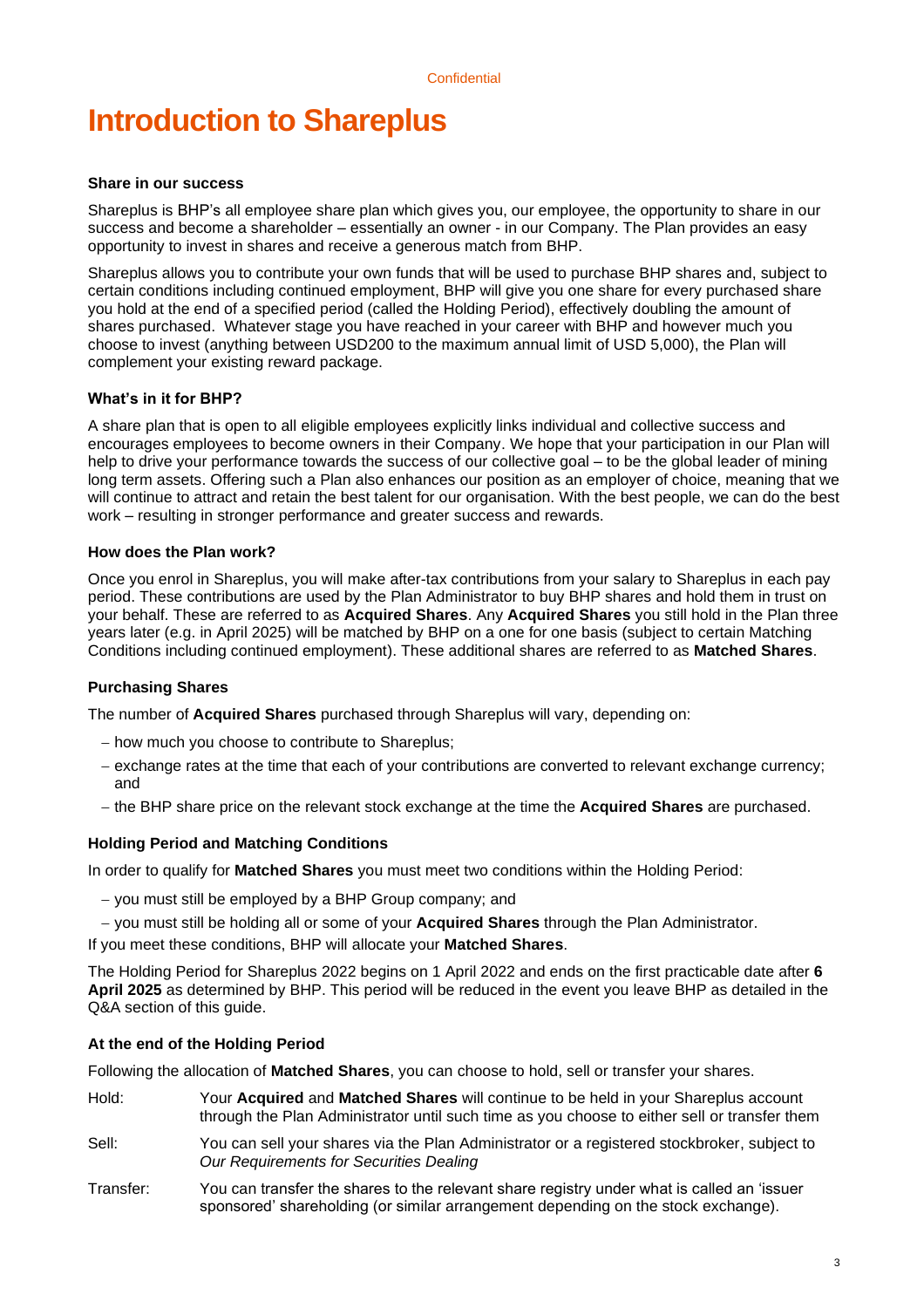It is important to note that the value of your **Acquired Shares** and the **Matched Shares** will vary depending on the BHP share price, and the relevant exchange rate if applicable, at the time that you choose to sell your shares and receive a cash payment. Also, if you choose to sell some of your **Acquired Shares** during the Holding Period then this will affect the value and number of **Matched Shares** you receive at the end of the Holding Period as you will not receive any **Matched Shares** for the **Acquired Shares** you have sold.

#### **How can I find out more?**

For further information, please refer to the following Q&A section of this Participant Guide.

<span id="page-3-0"></span>This guide is a summary only. Shareplus is governed by the rules of the BHP Billiton Group Global Employee Share Plan and the Shareplus 2022 Terms and Conditions. If there is any conflict between this Guide, the Plan Rules, Terms and Conditions or any applicable law, the Rules, Terms and Conditions and applicable law will take precedence.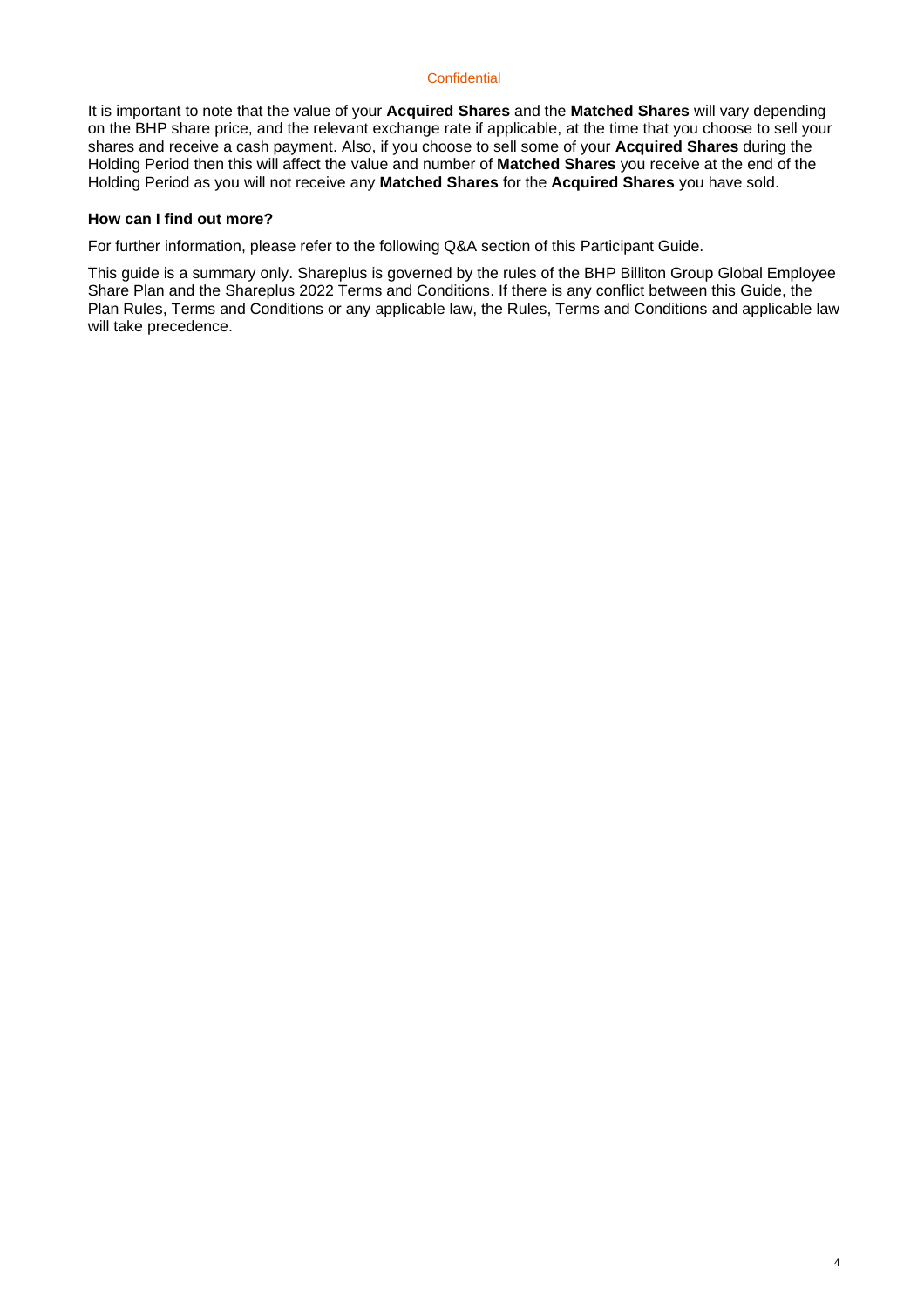## **Enrolling in Shareplus 2022**

#### New Participants

All full time and part time employees of any BHP Group Company, including employees on fixed term contracts, as at 1 March 2022 (or 1 September 2022 for October enrolments) are eligible to participate in Shareplus.

- 1. For eligible employees who are not existing Shareplus participants, you can enrol Online via [BHPBshareplus.com.](http://www.bhpbshareplus.com/)
- 2. If you have trouble enrolling online, you can enrol via telephone by contacting:
	- Toll Free Australia 1 800 260 907 (10am 4pm AEST)
	- Toll Free United Kingdom 0800 086 8051 (8:30am 4:30pm GMT)
	- Toll Free Singapore 800 852 3046 (10am 4pm SGT)
	- Toll Free Chile 800 914 119 (9am 5.30pm CLT)
	- Toll Free Malaysia 1800 813 773 (8am 2pm MYT)
	- Toll Free North America 1 844 776 1597 (6am 6pm MST)
	- International 1 403 515 3956 (6am 6pm MST) and 1 403 515 3909 (after 6pm MST)

All enrolments, whether online or by phone must be received by the Plan Administrator by **midnight on 30 April 2022** (or 30 September 2022 for October enrolments) (in your location).

### Existing Participants

Shareplus 2021 participants will be automatically re-enrolled in Shareplus 2022 (for the April 2022 enrolment) and deemed to have accepted the Shareplus 2022 Terms and Conditions. If you would like to amend your 2022 enrolment, including your contribution amount, you can do so via the Shareplus website or the telephone – see above.

All enrolment amendments, whether made online or via the phone, must be received by the Plan Administrator by **midnight on 30 April 2022** (in your location). You should check your payslip to ensure that the updated contributions are being deducted as expected.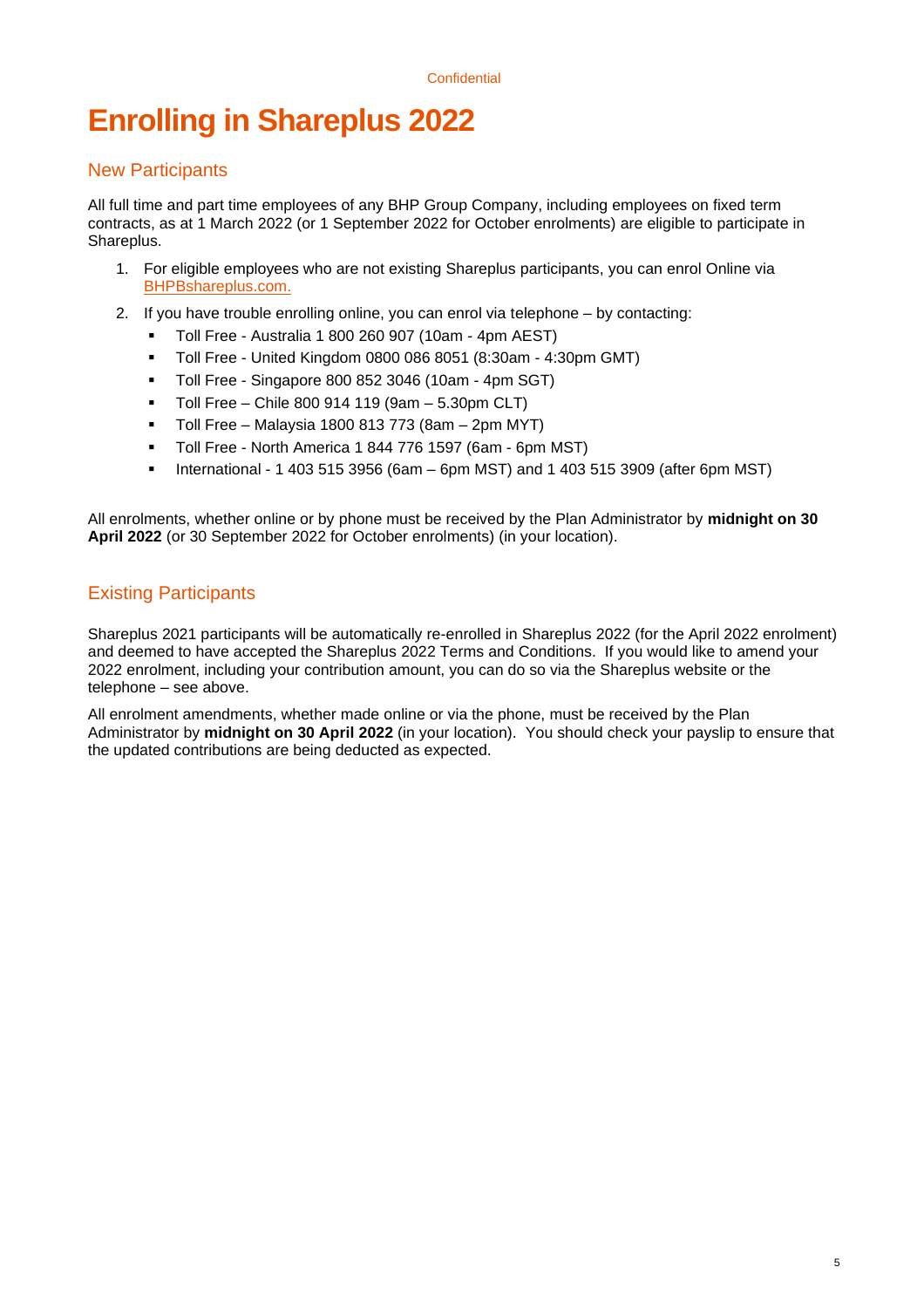## <span id="page-5-0"></span>**Ceasing Participation in 2022**

#### **How do I cease participation in Shareplus?**

If you are a participant in Shareplus 2021 you will be automatically re-enrolled in Shareplus 2022 and deemed to have accepted the Shareplus 2022 Terms and Conditions unless you advise the Plan Administrator that you no longer wish to participate in Shareplus in 2022. You must advise the Plan Administrator of your choice to cease participation either online or via the telephone by **midnight on 30 April 2022** (in your location).

Where your request to cease participation is received by the Plan Administrator after 30 April 2022 you will still automatically be re-enrolled into Shareplus 2022 and you may or may not have contributions deducted from your salary and shares purchased under Shareplus 2022. Your request to cease participation will be applied as soon as practicable and deductions will cease at this point.

Please note, you are able to cease participation in Shareplus at any time throughout the Plan Year. You will need to still do this via the Plan Administrator, either online or via telephone as per below:

#### − Online via [BHPBshareplus.com](http://www.bhpbshareplus.com/)

- − Telephone by contacting:
	- Toll Free Australia 1 800 260 907 (10am 4pm AEST)
	- Toll Free United Kingdom 0800 086 8051 (8:30am 4:30pm GMT)
	- Toll Free Singapore 800 852 3046 (10am 4pm SGT)
	- Toll Free Chile 800 914 119 (9am 5.30pm CLT)
	- Toll Free Malaysia 1800 813 773 (8am 2pm MYT)
	- Toll Free North America 1 844 776 1597 (6am 6pm MST)
	- International 1 403 515 3956 (6am 6pm MST) and 1 403 515 3909 (after 6pm MST)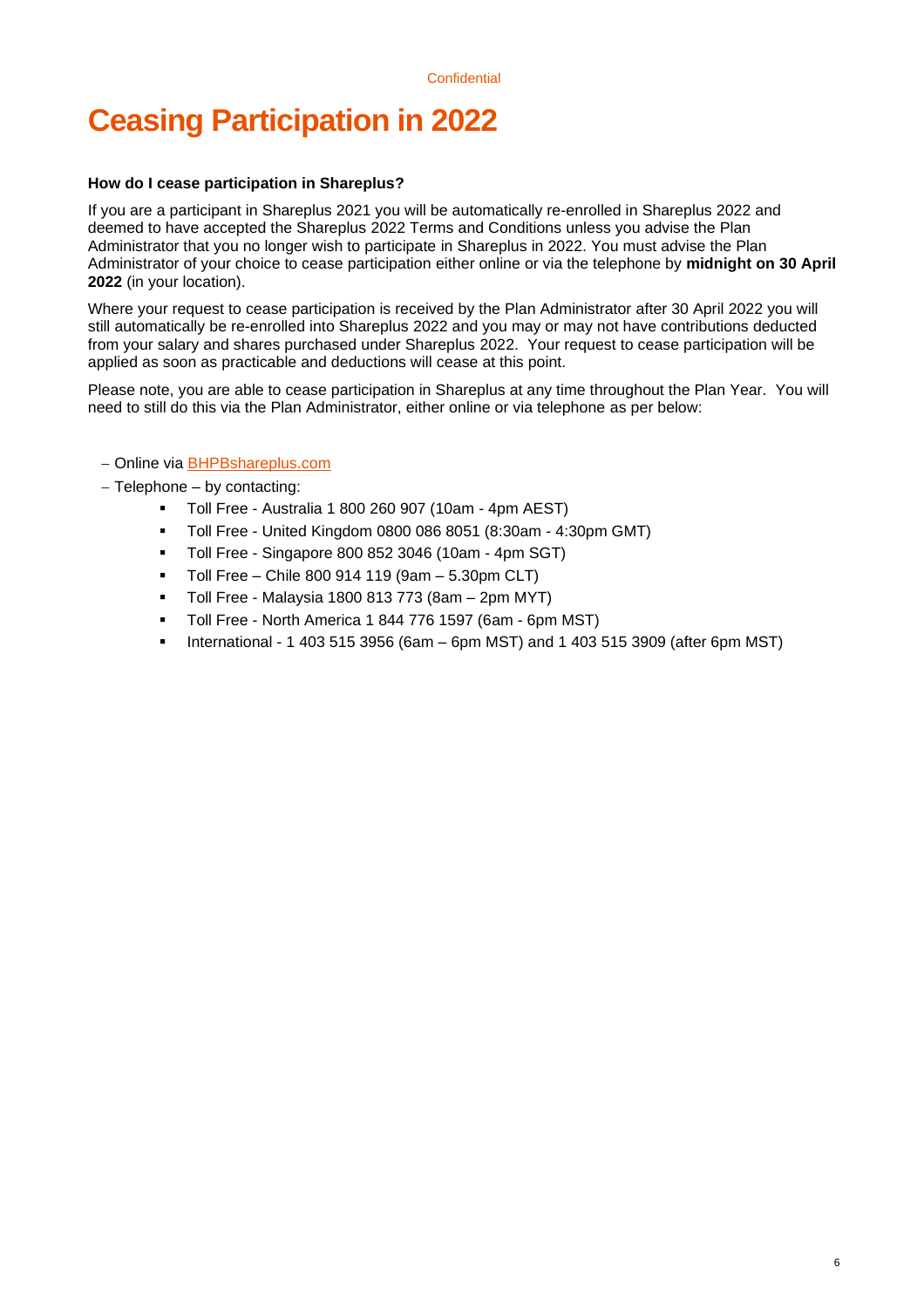## <span id="page-6-0"></span>**Questions & Answers**

## <span id="page-6-1"></span>**Eligibility & Participation**

#### **Who can participate in Shareplus?**

All permanent employees of BHP, either full or part time, as at 1 March 2022 (or 1 September 2022 for October enrolments) are eligible to participate in Shareplus.

#### **Is there a minimum length of service required to participate in Shareplus?**

No, but you need to be an employee as at 1 March 2022 (or 1 September 2022 for October enrolments) to be eligible to enrol during the April 2022 enrolment period.

#### **What if I join the Group after 1 March 2022?**

You will not be eligible to enrol during April 2022 and you will need to wait for the next enrolment period.

#### **I am on a fixed-term contract, can I participate in Shareplus?**

Yes, if you are on a fixed-term employment contract and employed directly with BHP. If you leave BHP due to the natural expiration of your contract on or before 6 April 2025, any rights to Matched Shares will be forfeited, however, you will not lose your Acquired Shares. The same treatment applies to permanent employees who resign (described further in the Leaving section of this Q&A), as it is intended that only participants who remain employed with BHP at the end of the Holding Period should be entitled to receive Matched Shares.

#### **Can I participate while I am on temporary leave (e.g. paid parental leave, sick leave, long-service leave)?**

You will be able to continue to participate if you are on paid leave or unpaid parental leave. Please refer to the Temporary leave section of this Q&A for further information.

#### **Can I participate while I am on unpaid leave (e.g. sabbatical)?**

Generally speaking, you must receive a salary to make contributions to Shareplus. Unless you are on unpaid parental leave, your participation in Shareplus will be suspended for any periods when you do not receive a salary. Please refer to the Temporary leave section of this Q&A for further information. If you complete a Cease Contributions Form at any stage in the Plan Year you will not be able to contribute again until the next enrolment period.

#### **Can members of my family take part in, or contribute to, Shareplus?**

Family members who are not BHP employees will not be able to participate.

### <span id="page-6-2"></span>**Joining the plan**

#### **How do I join?**

Eligible employees will be invited to join the plan either via email from the Plan Administrator (for those employees with email addresses) or through their HR contact (for those without email addresses).

#### **How many opportunities per year are there to join?**

There is one annual enrolment period which is in the month of April. BHP may choose to provide additional enrolment opportunities through the plan year, this will be at their discretion and is not guaranteed in any way.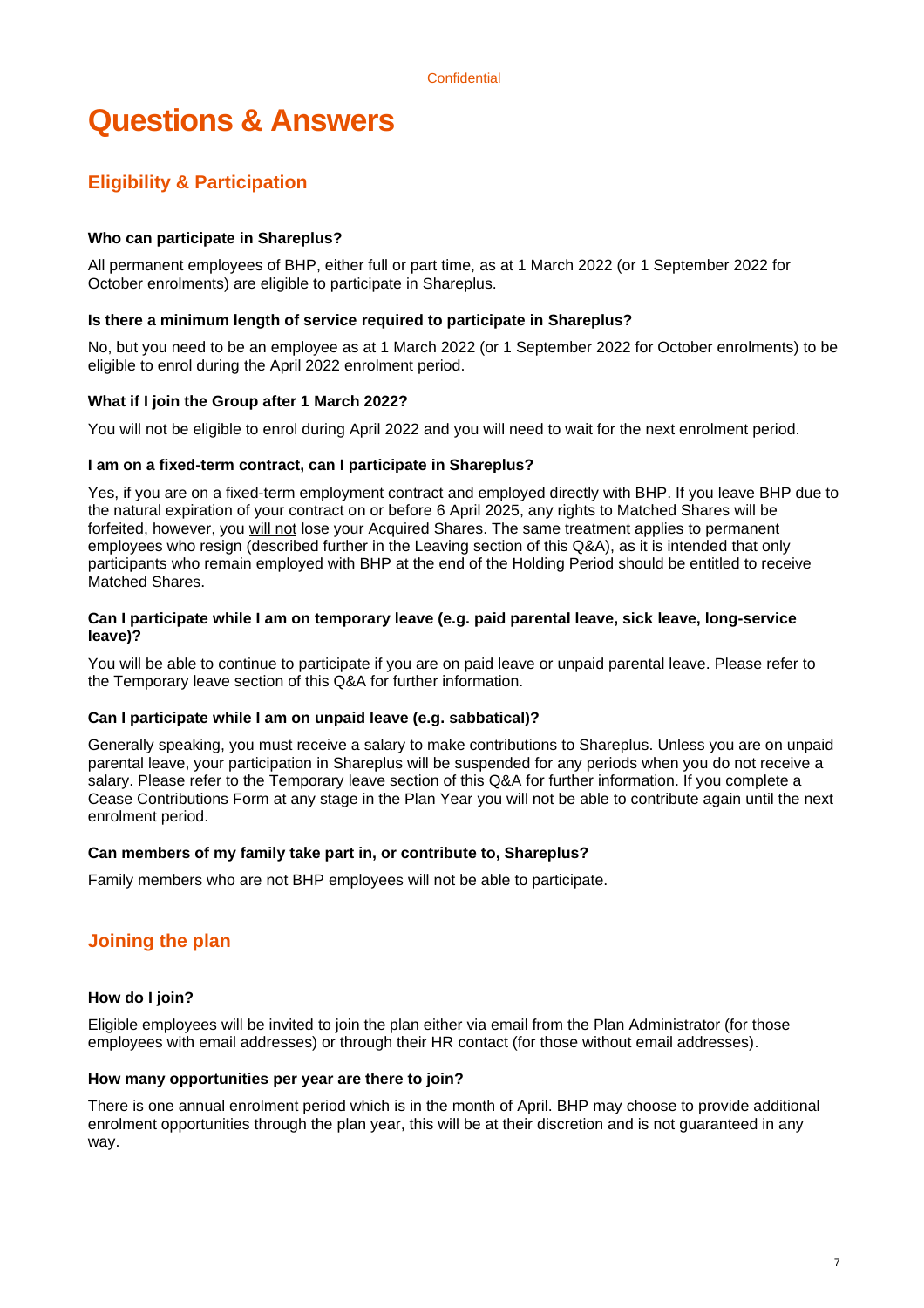#### **When does the Shareplus 2022 Plan Year commence?**

The Plan Year commences on 1 June 2022, with deductions of contributions commencing in the first pay period in June 2022.

#### **Do I have to join the plan each year?**

Once you have enrolled in Shareplus, you will be automatically re-enrolled in the following year's plan unless you advise otherwise. You can cease your participation in the Plan, including making contributions, at any time. If you wish to be enrolled at the maximum contribution amount each year you will need to choose this option when you enrol or amend your enrolment each year.

#### **Can I leave the plan during the plan year?**

Yes, you can leave the plan and cease your contributions to Shareplus at any time (subject to compliance with *Our Requirements for Securities Dealing* standard) by completing a Cease Contributions online form through Shareworks or by contacting the Plan Administrator directly. Please refer to the Ceasing Contributions section of this Q&A for further information.

Your Acquired Shares will, however, continue to be held in the plan unless you choose to sell or transfer them out of Shareworks.

You should note that if you sell or transfer Acquired Shares during the Holding Period you will forfeit the right to receive Matched Shares in respect of the Acquired Shares.

If you stop making contributions to the plan at any time during the plan year you cannot join the plan again until the next enrolment period (generally annually in April). For example if you cease contributions from Shareplus 2022 in November 2022 you would not be able to re-join Shareplus again until April 2023.

## <span id="page-7-0"></span>**Contributing**

#### **Is there a Minimum and Maximum annual limit on the amount I can contribute each year?**

Yes, BHP will set a limit for both minimum and maximum amounts each year and advise employees. The minimum contribution amount is USD 200 and the maximum amount is USD 5,000. The maximum and minimum contribution amounts in each payroll currency can be found online at [BHPBshareplus.com](http://www.bhpbshareplus.com/) and also in this guide under the heading "2022 Minimum and Maximum Annual Contribution Limits".

If you do wish to be enrolled at the maximum amount each year you can choose this option when you enrol either online or via the telephone in April 2022.

#### **Do I make contributions in US dollars?**

No, your contributions will be made in your salary currency.

At the beginning of each plan year we convert the USD amounts to each salary currency. These local currency contribution amounts are online at [BHPBshareplus.com](http://www.bhpbshareplus.com/) and can also be found in this guide under the heading "2022 Minimum and Maximum Annual Contribution Limits".

#### **Can I choose which currency I would like to make my contributions in?**

No, your contributions will be in the same currency as your salary. Payroll will advise the Plan Administrator of your relevant currency.

#### **Do I have to make contributions through my pay?**

Yes, all contributions will be deducted from your salary, unless you are prohibited by law from such payroll deductions.

#### **What exchange rates are used to convert the amounts?**

The exchange rates used to convert the minimum and maximum US dollar amounts into local currency are based on the first business day of February. The Annual Contribution limits are then fixed in each currency for the rest of the plan year.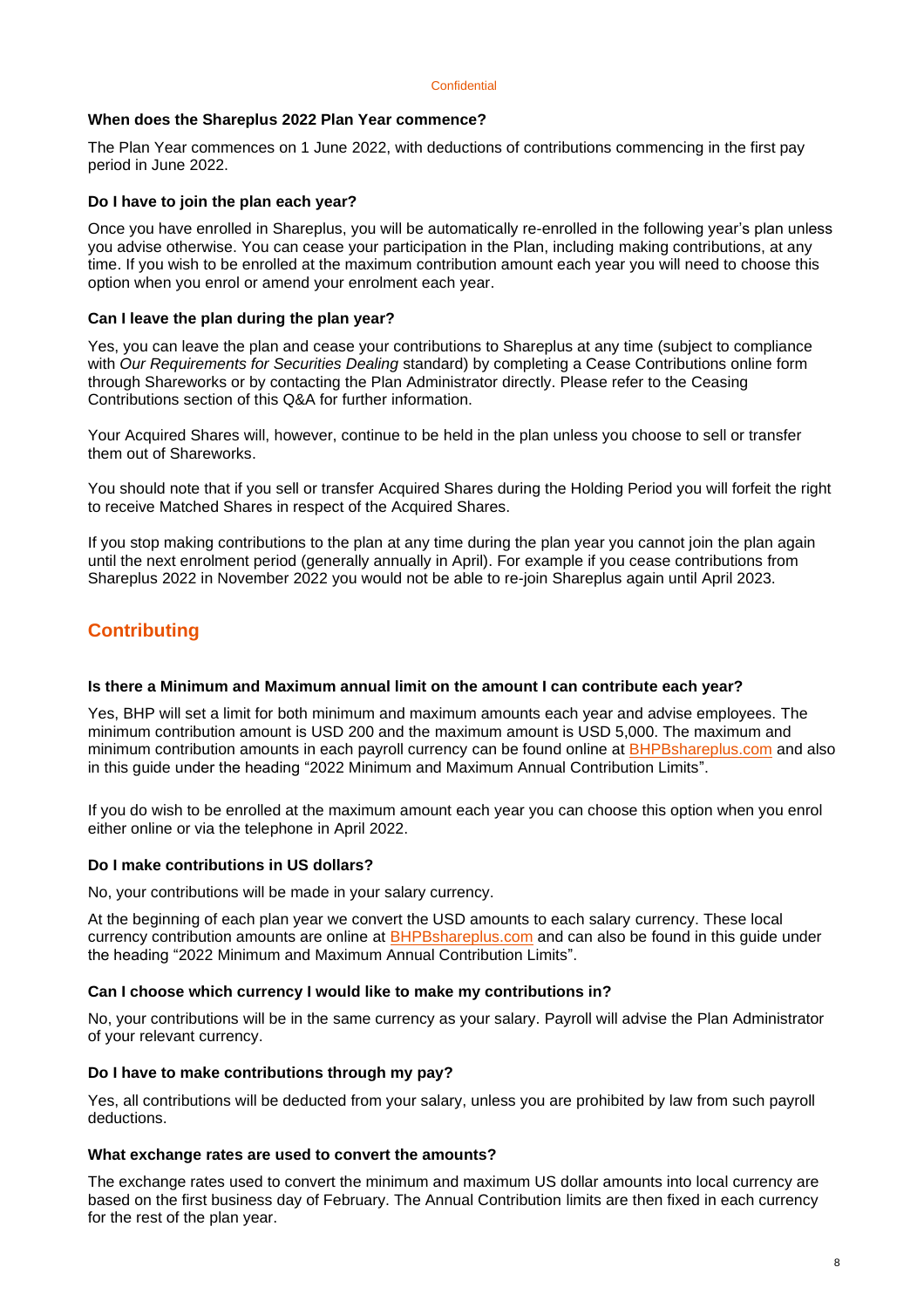#### **How do I know the Minimum and Maximum amounts that I can contribute per pay period?**

When enrolling, you will nominate the annual contribution that you wish to make. The maximum and minimum amount in each payroll currency can be found on the web at **BHPBshareplus.com** and in this quide under the heading "2022 Minimum and Maximum Annual Contribution Limits". You also have the option of choosing to be on the maximum amount every year.

#### **Can I change my contributions during a plan year?**

You cannot change your contributions during a plan year, although you can cease your contributions to Shareplus at any time (subject to compliance with *Our Requirements for Securities Dealing* standard). Please refer to the Ceasing Contributions Q&A for further information.

#### **What does my payroll do with my contributions?**

Your payroll will pay your contributions over to the Plan Administrator after the end of each pay period. The Plan Administrator holds the contributions in each payroll currency before converting to the relevant stock exchange currency prior to the purchase of Acquired Shares. Participants have no entitlement to any interest or benefit earned on the contributions (if any) while held by the Plan Administrator.

#### **I work part time. How are my contributions calculated when I participate in the plan?**

Your annual contribution limit will be calculated on the same basis as if you work full-time. However, this also means your contribution amount will not be reduced should you reduce your working hours. If you are planning to reduce your working hours during the 2022 contribution period, you will need to take this into consideration when deciding on your annual contribution limit.

Remember that you can cease your contributions to Shareplus at any time (subject to compliance with *Our Requirements for Securities Dealing* standard). Please refer to the Ceasing Contributions section of this Q&A for further information.

#### **I am on secondment/international relocation/assignment and am being paid from multiple payrolls. Can I choose which payroll to contribute from?**

Contributions will be deducted from your host country payroll in your host country currency, unless special circumstances exist which prevents this (e.g. no host payroll facilities). This provides a simple, consistent and transparent policy for all mobile employees across the globe.

#### **I have relocated and changed my salary currency or payroll frequency . What action do I need to take to change my contribution details?**

If you relocate during the year, payroll will advise the Plan Administrator of your move on your behalf. You should check your payslips to ensure contributions continue to be deducted from your pay.

#### **If I relocate and change salary currency, can I choose a new amount to contribute?**

No. If you relocate and change your salary currency, your annual contribution rate will simply be applied in your new salary currency (for example, if you were contributing at the maximum in one currency, your contributions will continue at the maximum rate in your new payroll currency).

You can cease your contributions to Shareplus at any time (subject to compliance with *Our Requirements for Securities Dealing*) by completing a Cease Contributions online form through Shareworks or calling the Plan Administrator directly. Please refer to the Ceasing Contributions Q&A for further information.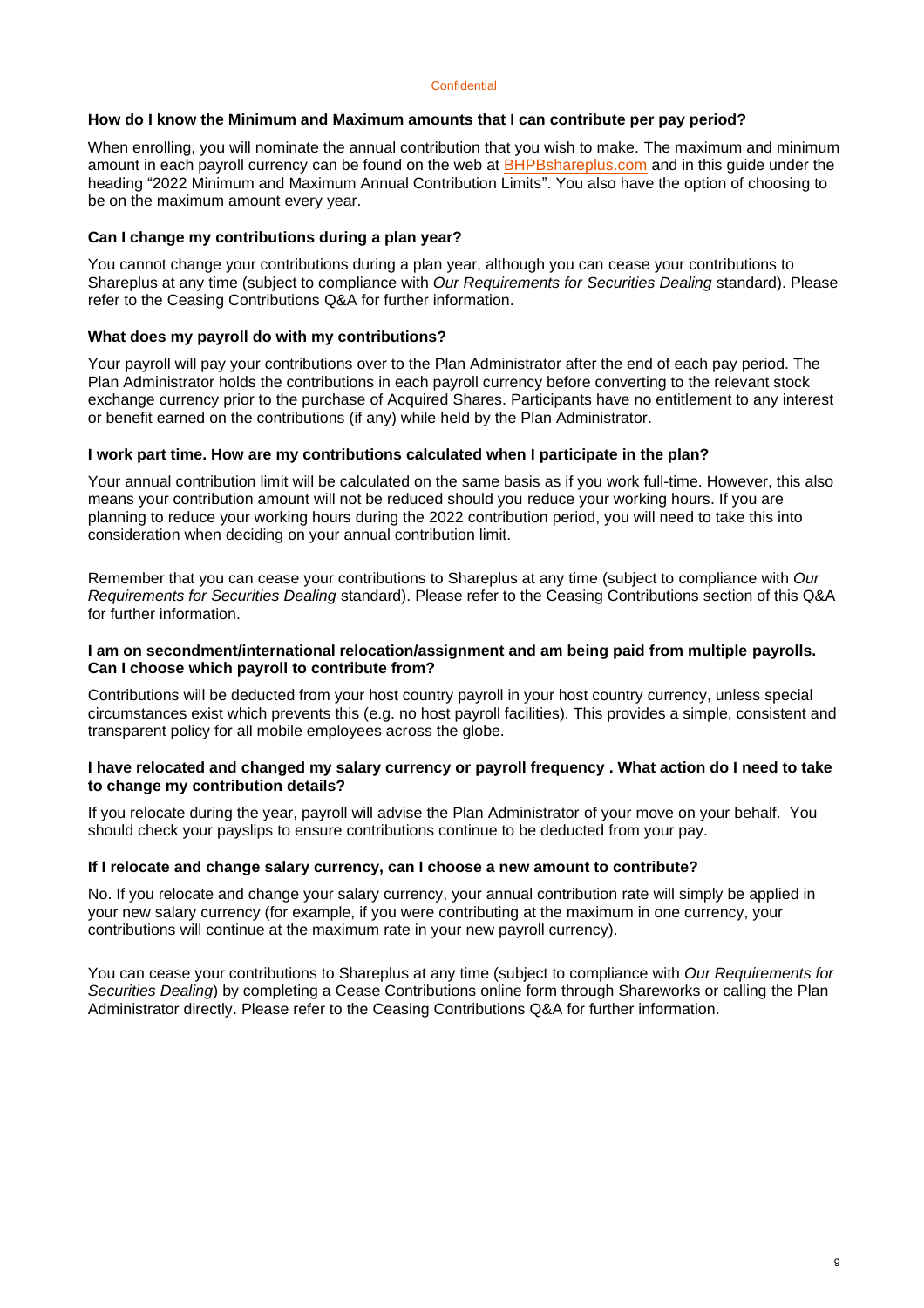#### **Can I make contributions whilst on temporary leave (e.g. paid parental leave, sick leave, long service leave)?**

You can continue to participate if you are on paid leave (e.g. parental, sick or long service leave), or unpaid Parental Leave. Please refer to the Temporary leave Q&A for further information.

#### **Can I make contributions whilst on unpaid leave (e.g. sabbatical)?**

Generally speaking, you must receive a salary to make contributions. Unless you are on unpaid Parental Leave, your participation will be suspended for any periods when you do not receive a salary. Please refer to the Temporary leave section of this Q&A for further information. If you complete a Cease Contributions form when you are on unpaid leave you will not be able to participate in or contribute to Shareplus again until the next enrolment period.

#### **Can I make backdated contributions when I return to work?**

No.

#### **I believe there is an error with my contributions, is BHP obligated to fix this?**

BHP will look at issues on a case by case basis and is not obligated to fix any errors. It is the responsibility of all employees to ensure that the correct contributions are being deducted from their pay and that Acquired Share purchases are being completed for them.

#### **Can I salary sacrifice my contributions?**

No.

#### **Does BHP operate a loan scheme?**

No.

#### **Can I give you the annual maximum contribution in a lump sum?**

No.

#### **When do payroll deductions commence?**

Deductions for Shareplus 2022 commence from June 2022.

#### **When do payroll deductions end?**

The last payroll deduction for Shareplus 2022 will be at the end of May 2023.

#### **What happens to my contributions if I leave BHP or cease making contributions?**

If the Plan Administrator has been notified by HR Services/payroll of your departure or withdrawal before the next purchase date, no shares will be purchased on your behalf. Instead, the Plan Administrator will refund you your contributions. Please refer to the Leaving section Q&A for further information.

#### <span id="page-9-0"></span>**Ceasing Contributions**

#### **How do I stop my contributions to Shareplus?**

You can cease your contributions to Shareplus at any time (subject to compliance with *Our Requirements for Securities Dealing* standard) by completing a Cease Contributions form online via Shareworks or by calling the Plan Administrator directly. Your request to stop contributing from Shareplus will be actioned as soon as your completed form is processed (note that this may not be before the next payroll deduction if there is insufficient time allowed).

#### **What happens to any contributions for the current quarter (i.e. that have not been used to buy shares yet)?**

If your completed Cease Contributions Form is processed before the next Shareplus purchase is made, then no further shares will be purchased for you and you will receive a refund of your contributions for that quarter.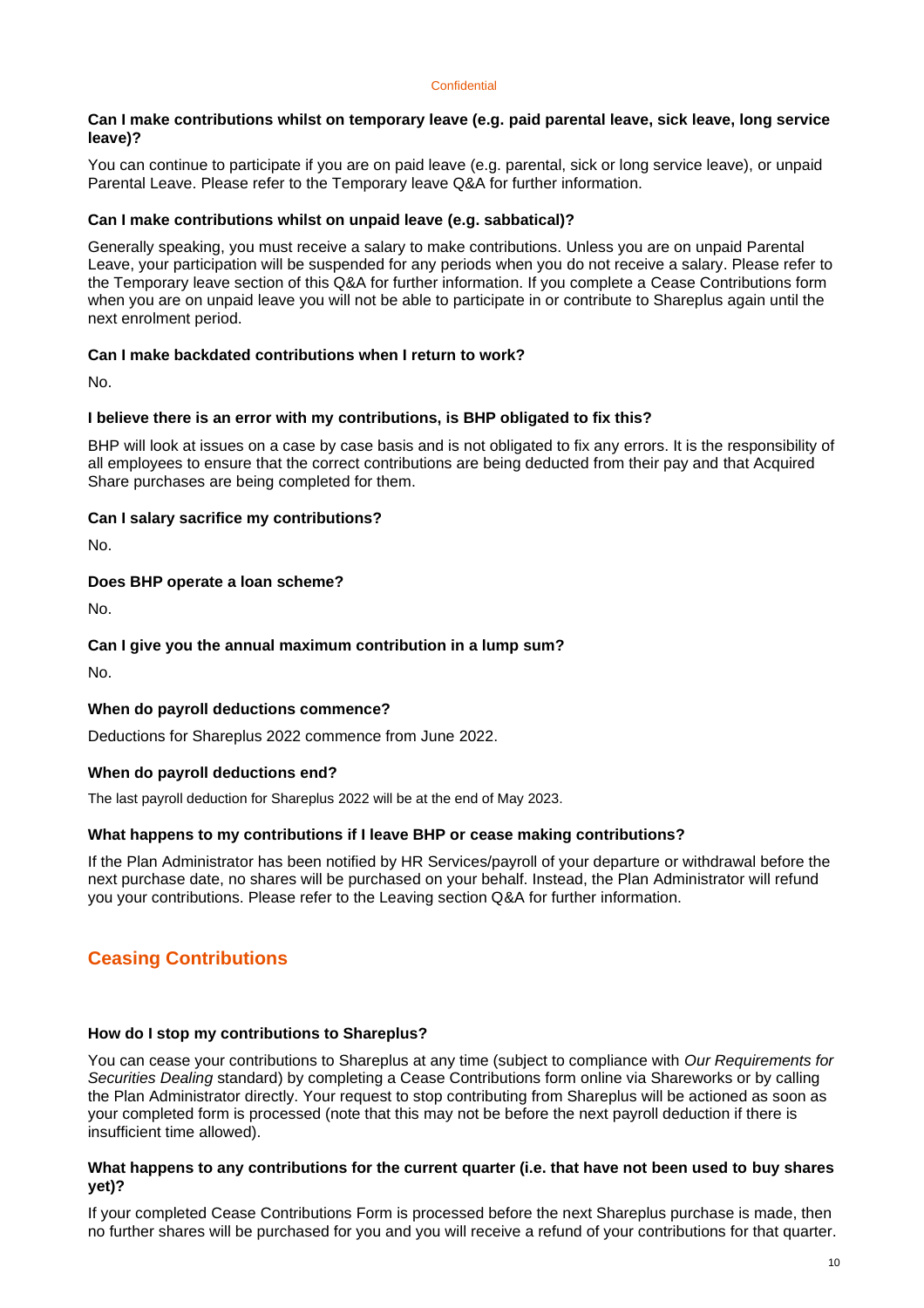Your contributions will be made available to you to withdraw from your Shareworks account or by contacting the Plan Administrator directly.

#### **What happens to any Acquired Shares purchased in prior quarters?**

If you cease contributions during the plan year, any Acquired Shares already purchased during the plan year will remain in the plan, and in trust, for the remainder of the Holding Period unless you choose to sell or transfer them (refer to the Acquired Shares Q&A for further information). The Holding Period on your Acquired Shares and any entitlements to Matched Shares for the current year, and for any previous Shareplus plan years, are not affected if you choose to stop making contributions.

#### **If I cease contributions, can I recommence making contributions later in the plan year? What if I change my mind?**

Once you choose to cease making contributions, you can only restart making contributions by enrolling in the next Shareplus plan year, in the following April.

### <span id="page-10-0"></span>**Purchasing shares**

#### **How are the shares purchased?**

Your Acquired Shares are purchased using the contributions that have been deducted from your after-tax salary each pay period. Your payroll will collect your contributions and transfer them to the Plan Administrator after each pay period, in order for the Plan Administrator to purchase the shares. You decide how much you want to contribute towards purchasing shares when you enrol. Once you have enrolled, you cannot change your annual contribution amount, although you can cease your contributions to Shareplus at any time (subject to compliance with *Our Requirements for Securities Dealing* standard).

#### **Who purchases the shares?**

The Plan Administrator converts the contributions to the relevant exchange currency and purchases the shares (for example, contributions are converted into AUD for shares to be purchased on the ASX).

#### **How often are shares purchased?**

Shares are purchased each quarter over the Plan Year - during the last weeks of September, December, March and June each year.

#### **When is the first purchase of shares in respect of each plan year?**

In September.

#### **What share price is used to calculate how many shares are purchased?**

The share price used to calculate your Acquired Shares is the share price that is paid for the shares on the relevant stock market at the time of purchase.

#### **What happens if there are any contributions left over after each quarterly purchase?**

Any remaining contributions (i.e. that were insufficient to buy another whole share) are added to your contributions for the next quarterly purchase.

#### **What happens if there are any contributions left over after all four quarterly purchases?**

Any remaining contributions are rolled over to the next plan year. If you cease contributing to Shareplus or leave BHP any residual contributions that have not been used to purchase shares will be refunded to you.

### <span id="page-10-1"></span>**Acquired Shares**

**Will I be advised of the number of shares that have been purchased on my behalf?**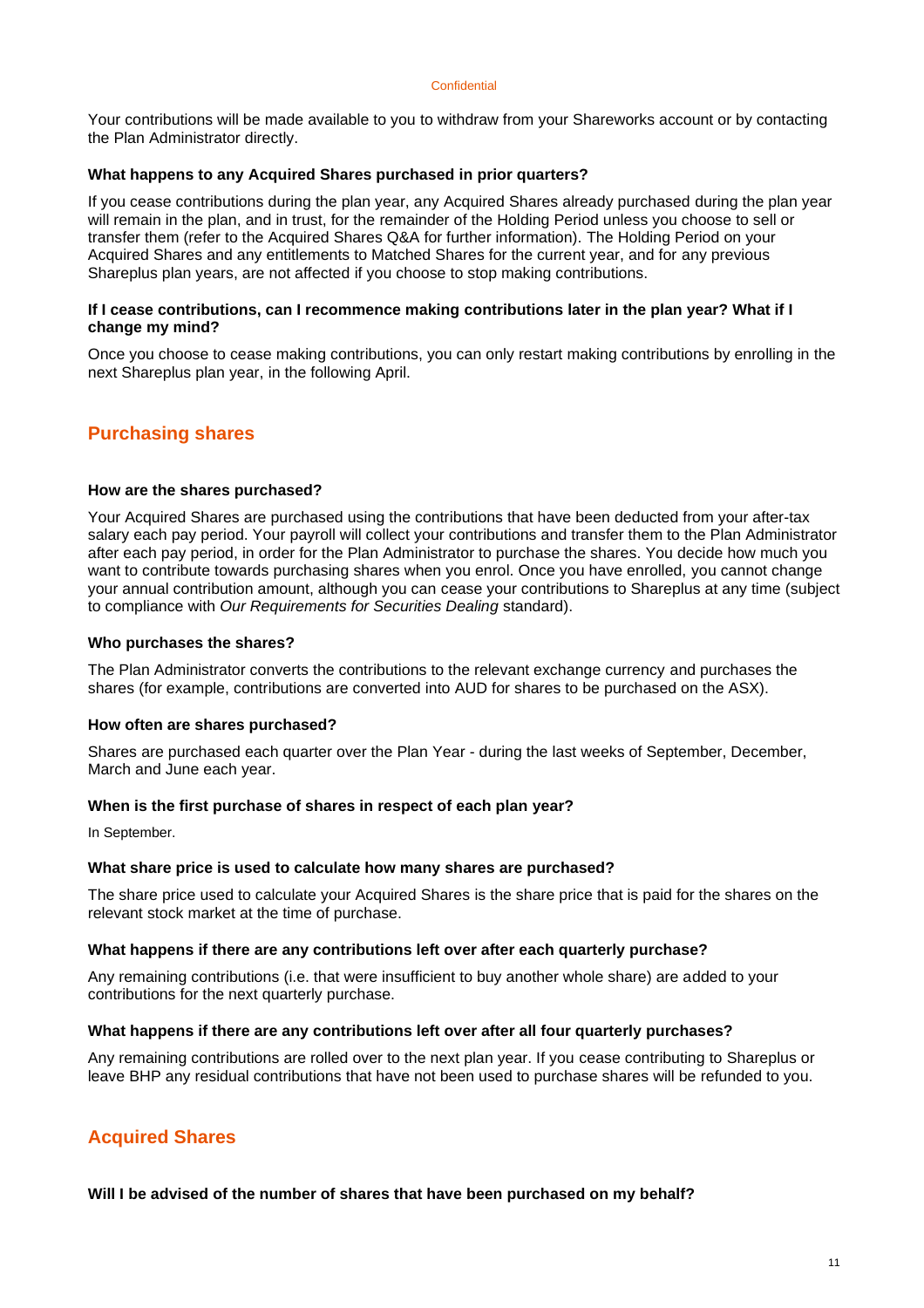Yes, you will be advised by the Plan Administrator that the shares have been purchased and you are able to view the number of shares that have been purchased on your behalf via the Shareworks website generally around the middle of the month following each purchase. Participants who have a registered email address on their Shareworks profile will also receive email confirmation of the share price used to purchase the shares as well.

#### **Will the Acquired Shares be in my name?**

Acquired Shares are held by the Shareplus Nominee in a nominee account on behalf of all employees.

#### **Will I receive dividends on my Acquired Shares?**

Yes. Dividends will be paid to participants holding Acquired Shares or Vested Matched shares. To receive a dividend payment directly you must ensure your bank account details are recorded in your Shareworks portfolio. Please visit BHPBshareplus.com to access your portfolio (and refer to Becoming a Shareholder and receiving Dividends Q&A for further information).

Participants who are located in Australia, the United States or the United Kingdom must have a bank account recorded to receive their dividend directly into their account. If you do not have a bank account in Australia, the United States or the Unitied Kingdom and you are not located in these countries, your dividends will be paid to payroll who will transfer the funds to your bank account. You can receive all of your dividends in one bank account even if they are on different stock exchanges (refer to the Relocating employees Q&A for further information).

By enrolling or re-enrolling in Shareplus 2022 you are deemed to have accepted the terms and conditions of the Plan which allow BHP to provide your bank account details held with payroll to the Plan Administrator for the purposes of making dividend and other payments under the plan.

#### **How long do I have to hold my Acquired Shares in order to receive my Matched Shares?**

Acquired Shares purchased in Shareplus 2022 need to be held until the end of the Holding Period, which will be the first non-Prohibited Period date after 6 April 2025, to qualify for Matched Shares (see the Holding Period Q&A). At the end of the Holding Period, you will receive your Matched Shares. The Holding Period will be reduced for leavers (see Leaving section Q&A).

#### **Can I transfer my Acquired Shares to a member of my family or a trust?**

Under the share plan, Acquired Shares are held by the Shareplus Nominee on your behalf. You can instruct the Plan Administrator to transfer some or all of the Acquired Shares into your name, to a family member or trust during the Holding Period, but you will lose the right to receive the Matched Shares relating to the Acquired Shares you sell or transfer. This applies equally if you sell your Acquired Shares during the Holding Period.

#### **Can I sell or transfer my Acquired Shares at any time?**

Yes, however, when dealing with any shares you must ensure that you comply with *Our Requirements for Securities Dealing* standard which can be downloaded from the BHP Digital Workspace. You should note that if you sell or transfer Acquired Shares during the Holding Period you will forfeit the right to receive Matched Shares in respect of the Acquired Shares you sell or transfer.

#### **How do I sell or transfer my Acquired Shares?**

Participants can sell or transfer their Acquired Shares using the Plan Administrator's online sale facility in Shareworks or via the phone (subject to compliance with *Our Requirements for Securities Dealing* standard).

#### Online:

- − login to your Shareplus online portfolio via Shareworks (visit BHPBshareplus.com);
- − click on the 'Share Purchase and Holdings' tab
- − select 'Manage Transactions' from the 'Transactions' menu to view the Current Value of your shares, including the number of shares available to sell or transfer
- − Select the 'Transact' link and enter the required information to sell or transfer your shares.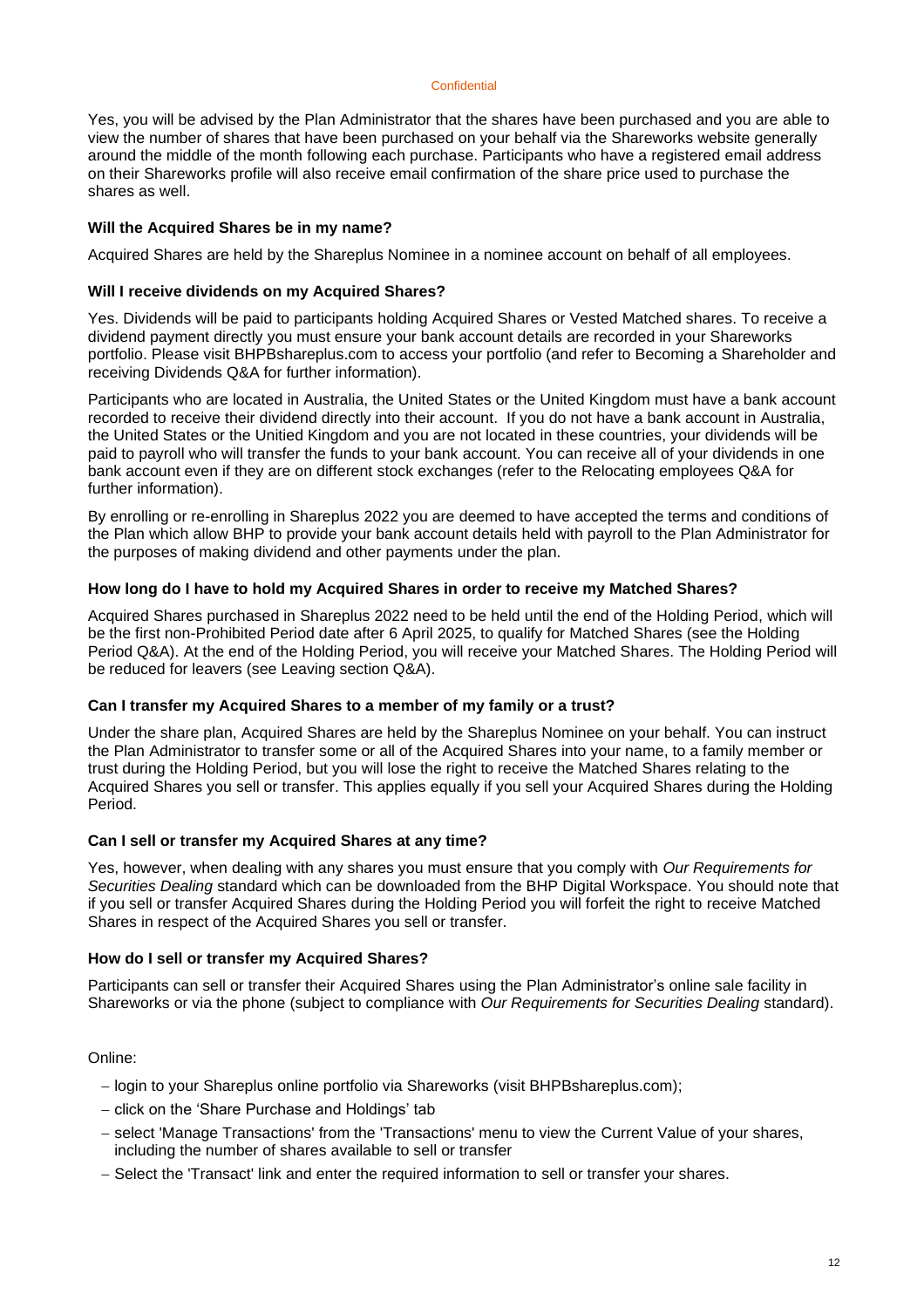If you do not have access to a computer you can also sell or transfer your shares by calling the Plan Administrator:

- − Toll Free Australia 1 800 260 907 (10am 4pm AEST)
- − Toll Free United Kingdom 0800 086 8051 (8:30am 4:30pm GMT)
- − Toll Free Singapore 800 852 3046 (10am 4pm SGT)
- − Toll Free Chile 800 914 119 (9am 5.30pm CLT)
- − Toll Free Malaysia 1800 813 773 (8am 2pm MYT)
- − Toll Free North America 1 844 776 1597 (6am 6pm MST)
- − International 1 403 515 3956 (6am 6pm MST) and 1 403 515 3909 (after 6pm MST)

## <span id="page-12-0"></span>**Holding Period**

#### **When does the Holding Period end?**

The Holding Period is approximately three years from the start of the Plan Year. For Shareplus 2022 the Holding Period will end on the first non-Prohibited Period date after 6 April 2025 The Holding Period will be reduced for leavers.

#### **Can I sell or transfer my Acquired Shares during the Holding Period?**

Yes, participants are able to sell or transfer their Acquired Shares as described in the previous section of this Q&A.

Please note that if you sell or transfer Acquired Shares during the Holding Period you will lose the right to receive Matched Shares in respect of the Acquired Shares you sell or transfer.

#### **Will I be able to receive Matched Shares if I leave BHP during the Holding Period?**

Your eligibility to receive Matched Shares will depend on your reason for leaving, as set out in the Leaving  $O$ & $A$ 

#### **Can I still participate in the plan if I leave during a Holding Period?**

No, you must still be an employee to participate in Shareplus.

#### **What happens at the end of the Holding Period?**

At the end of the Holding Period, you will be given a Matched Share for each Acquired Share you hold.

#### **What happens if I no longer hold any Acquired Shares at the end of the Holding Period?**

<span id="page-12-1"></span>You will not be entitled to receive any Matched Shares.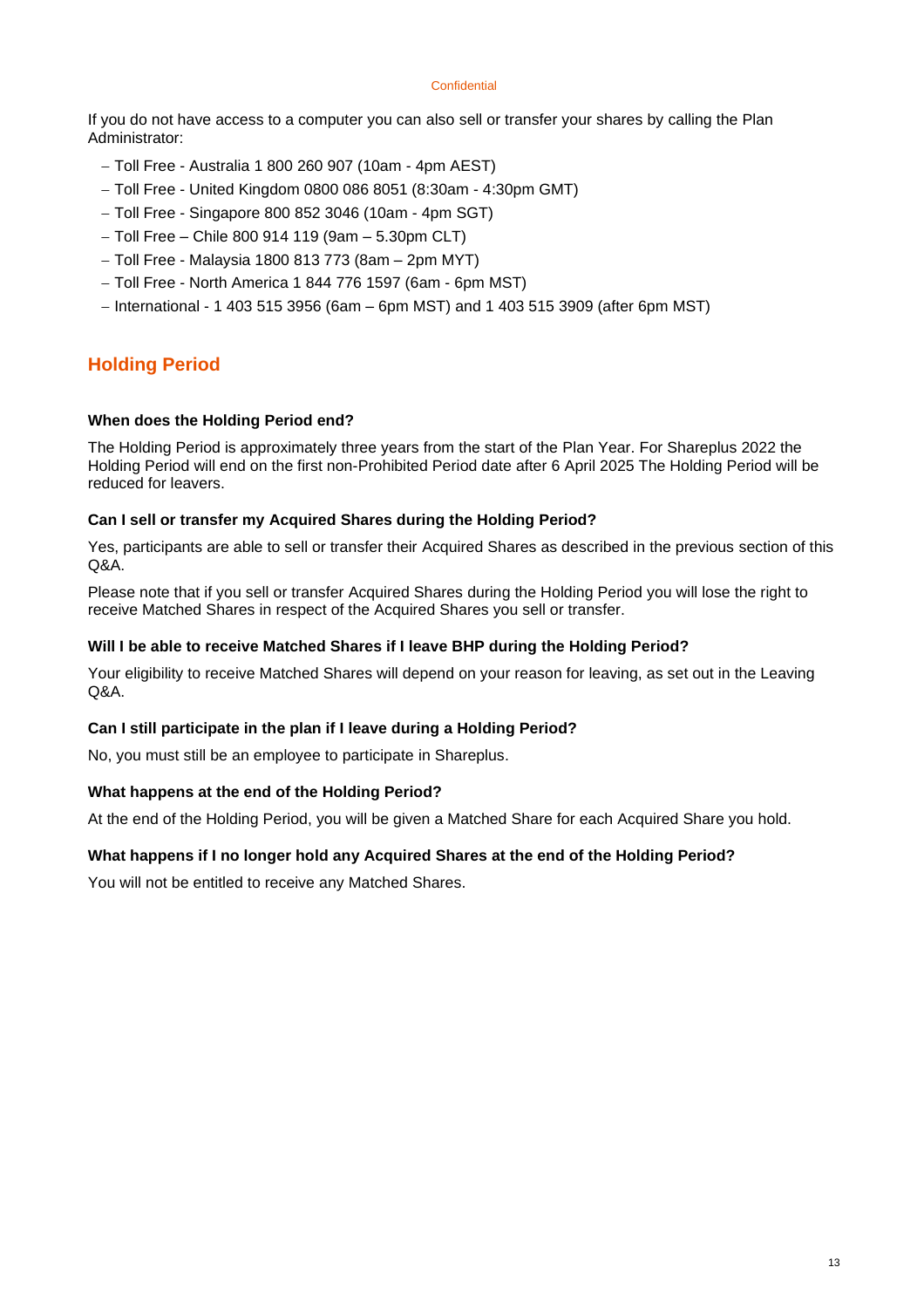## **Matched Shares**

#### **How many Matched Shares will I have the right to receive?**

You will receive one Matched Share for every Acquired Share you hold at the end of the Holding Period.

#### **If I sell my Acquired Shares will I still receive Matched Shares?**

No, if you sell all or a proportion of your Acquired Shares before the end of the Holding Period, you will lose the right to receive the related Matched Shares.

For example: if you have 100 Acquired Shares and sell 20 of these before the end of the Holding Period, then BHP will only match one for one on the remaining 80 Acquired Shares.

#### **When are the Matched Shares awarded?**

The Matched Shares are allocated as soon as practicable after the end of the Holding Period. For Shareplus 2022, this will occur on the first non-Prohibited Period date after 6 April 2025. The Holding Period for Acquired Shares will be reduced for Leavers as described in the Leaving Q&A.

#### **Do I have to hold my Matched Shares for a period of time after they have been awarded to me?**

No, there is no Holding Period which applies to the Matched Shares and if you wish to do so you can sell your Matched Shares immediately after they have been awarded to you. However, when dealing with any shares, you must ensure that you comply with *Our Requirements for Securities Dealing* standard which can be downloaded from the BHP Digital Workspace.

#### **What happens to my Matched Shares if I don't re-enrol in Shareplus?**

If you have participated in Shareplus in the previous year but do not wish to re-enrol in April 2022, this will not affect your existing entitlements to Matched Shares under those previous Shareplus plan years. Your Matched Shares under those previous plan years will be allocated according to the rules of those previous plan years, whether or not you choose to make contributions to Shareplus 2022.

#### **Will I be taxed on my Matched Shares?**

Depending on your circumstances, the allocation of the Matched Shares may trigger a tax and/or social security liability in some countries. In countries where BHP has a mandatory requirement to withhold tax on the value of the Matched Shares that have been allocated, the terms and conditions of Shareplus allow the Plan Administrator to withhold a sufficient number of Matched Shares to cover your tax liability (through a reduction in the number of Matched Shares that would otherwise have been allocated to you). The balance of your Matched Shares will then be available to you to hold, sell or transfer as you choose.

BHP or the Plan Administrator will decide at the relevant time whether Matched Shares will be withheld in order to cover your tax liability. The tax amount withheld will be transferred to your relevant payroll for onward payment to the country tax authorities. In countries where no withholding tax applies, participants will generally need to declare the value of their Matched Shares as income in their tax return (note, for Australian employees of BM Alliance Coal Operations Pty Ltd, this will not apply to you). For more information please refer to the tax information for your country which is available online via BHPBShareplus.com or by contacting Shareworks directly.

#### <span id="page-13-0"></span>**Plans and stock exchanges**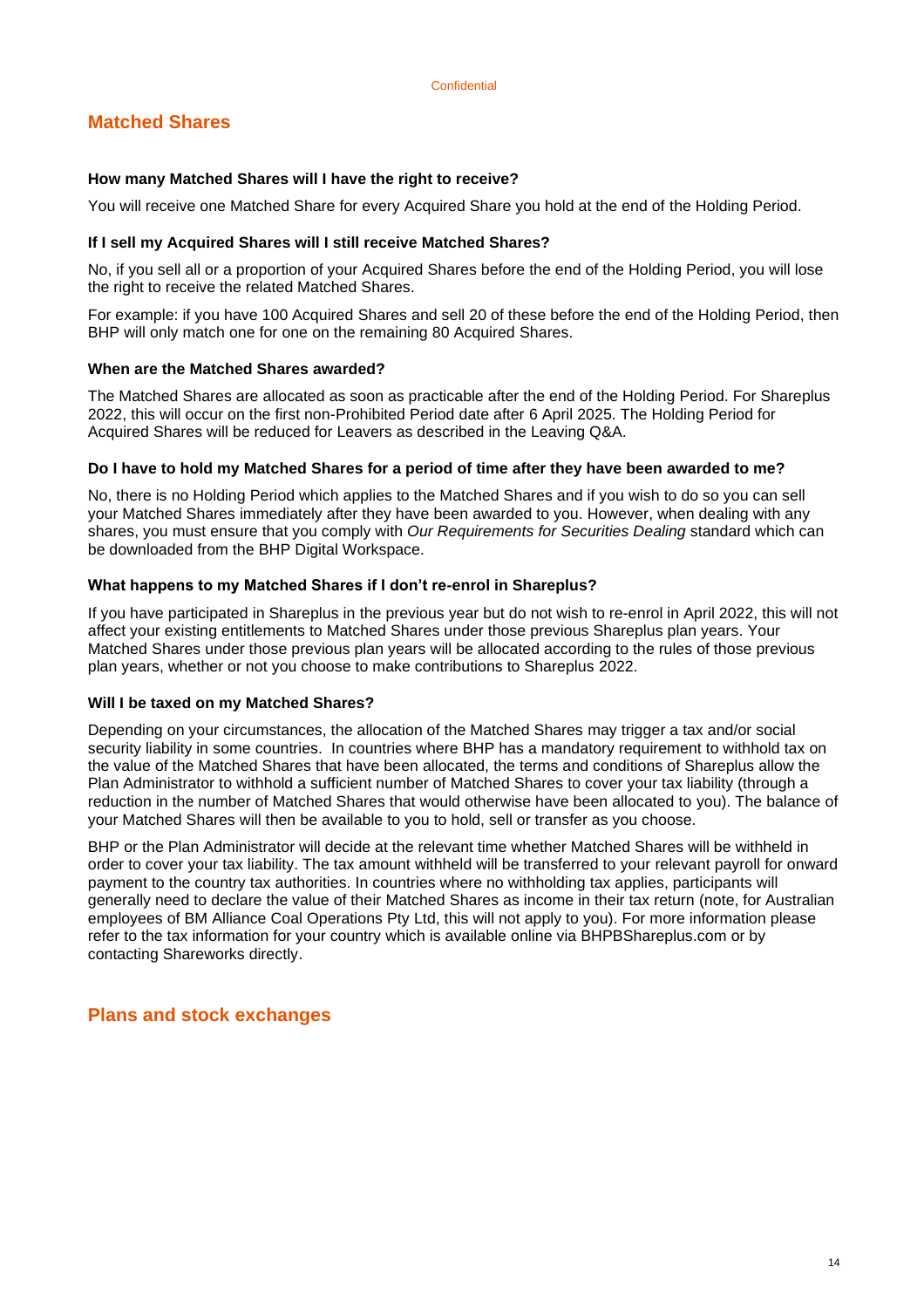#### **On which stock exchange will my shares be purchased?**

The stock or securities exchange on which your shares will be purchased will depend on the country in which you are located. Securities purchased on the NYSE will be in the form of American Depositary Receipts (ADRs) each of which represents 2 ordinary fully paid shares in BHP Group Limited.

| <b>Plan</b> | <b>Your Location</b>                                            | <b>Stock/Securities Exchange</b> |
|-------------|-----------------------------------------------------------------|----------------------------------|
| Limited     | Any other country other than USA, Mexico or Trinidad and Tobago | Australia (ASX)                  |
| Limited     | USA, Mexico or Trinidad and Tobago (ADRs)                       | New York (NYSE)                  |

#### **What do I do if I believe that my shares have been purchased on the wrong stock exchange?**

<span id="page-14-0"></span>BHP will determine the relavant stock exchange to purchase your shares on based on our records. Your stock exchange will be specified in your enrolment or re-enrolment confirmation communication following the enrolment period. If you believe that the information is incorrect, please send an email immediately to bhpbshareplus@shareworks.com for further advice. Please note, if shares are purchased on the wrong exchange, BHP is unable to reverse this.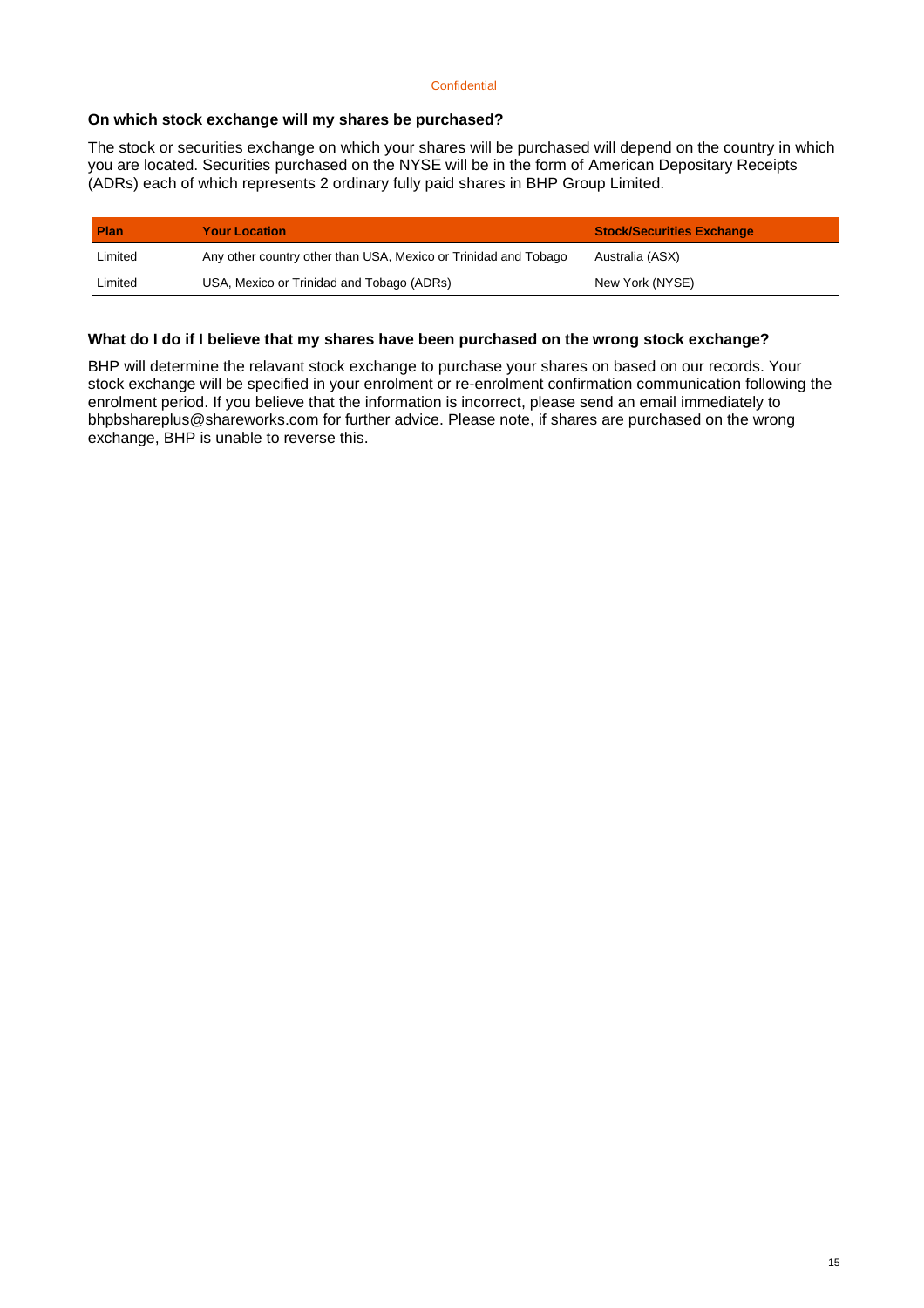## **Relocating employees**

#### **I am relocating. Is there anything I need to do in relation to my Shareplus participation?**

If you relocate during the year, payroll will advise the Plan Administrator of your move on your behalf. You should check your payslips to ensure contributions continue to be deducted from your pay.

#### **I have relocated,and contributions have not been deducted from my salary. Can I make backdated payments?**

No, it is not possible to make backdated or additional payments to cover the months you have missed. Please contact your HR Manager or HR Business Partner immediately if you are no longer contributing.

#### *International Relocations*

#### **Following my relocation, my salary currency has changed. What do I do about my contributions?**

Your nominated annual contribution amount will be applied in your new payroll currency - for example, if you were contributing at the maximum in your previous currency, your contributions will continue at the maximum rate in your new payroll currency. You cannot restate your contribution rate when you change payroll currency - but you can cease contributions if you do not want your contributions to continue at the same rate in your new currency.

#### **I am on secondment/international relocation/assignment and am being paid from multiple payrolls. Can I choose which payroll to contribute from?**

No, contributions will be deducted from your host country payroll in your host country currency, unless special circumstances exist which prevents this (e.g. no host payroll facilities). This provides simple, consistent and transparent treatment for all internationally mobile employees.

#### **I have undertaken a secondment/international relocation/assignment. How will this affect the stock exchange on which my shares will be purchased?**

It depends on whether you have changed employer (Limited or Plc) and what country you have moved from and to. Your details will be updated with the Plan Administrator with assistance from BHP's Global Mobility team and relevant HR /payroll. You will subsequently be advised of any relevant changes. Please also refer to the below information on changing employer, and stock exchanges Q&A. For example:

- 1. I am employed by a Limited company and I am leaving Australia. My employer is not changing. Will my shares still be purchased on the Australian Securities Exchange (ASX)?
	- − If you are moving to the United States, any contributions after you move will be used to purchase Acquired Shares on the New York Stock Exchange (NYSE).
	- − If you are moving to any other country e.g. Chile, Singapore, UK, etc then your shares will continue be purchased on the ASX.

#### **What happens if I end up with shares on a number of different stock exchanges because I have moved locations and employing companies?**

All of your shares on each of the different exchanges will be held in one Shareplus account on Shareworks (the Plan Administrator's website). You will be able to see your shares and sell them through Shareworks. The proceeds of sale can be remitted to your bank account in a common currency. You can also provide bank account details for all of your holdings on your account, and thereby receive the dividends on all of your shares in a common currency and location.

### <span id="page-15-0"></span>**Temporary leave**

#### **Can I make contributions while I am on temporary paid leave (e.g. paid parental leave, sick leave, long-service leave)?**

You can continue to participate in Shareplus while you are on temporary paid leave and your contributions will continue for the periods you are receiving salary during that time. If your salary stops during the time you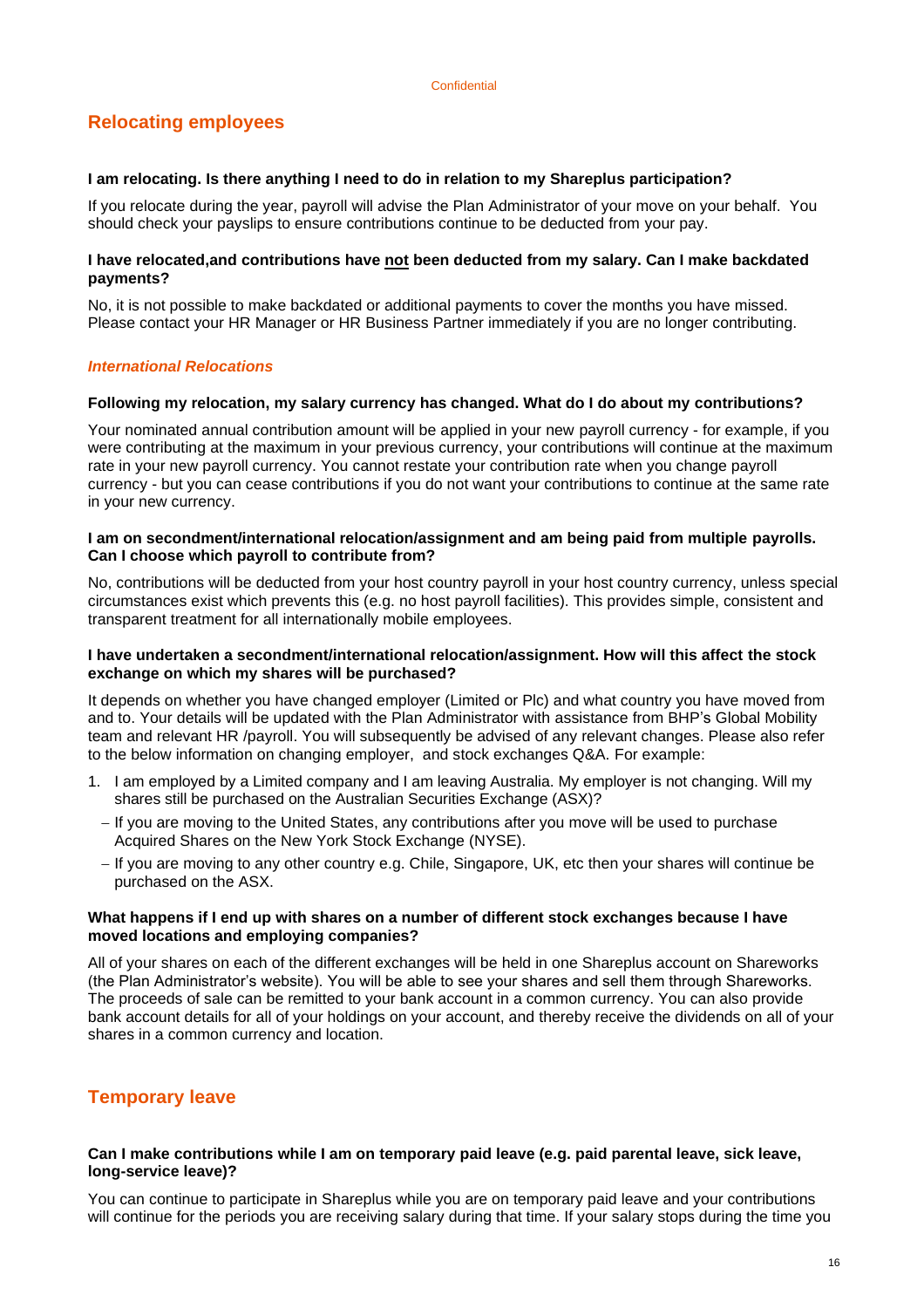are on paid leave, then your contributions will also stop, unless you are on unpaid parental leave (refer to the question below). Any shares that you have acquired through Shareplus will be held in the Plan while you are on leave and the Holding Period and eligibility to receive any applicable Matched Shares will remain unchanged.

#### **Can I make contributions while I am on unpaid leave (e.g. sabbatical)?**

No, you must be receiving a salary to make contributions to Shareplus, unless you are on unpaid parental leave (refer to the question below). Your participation in the Plan will be suspended for any periods when you do not receive a salary. Acquired Shares will still be purchased at the end of the quarter with the contributions that you have made, and your Acquired and Matched Shares will remain in the Shareplus Nominee account (unless you choose to sell or transfer them). The Holding Period and eligibility to receive any applicable Matching Shares will remain unchanged.

#### **Can I make advance or backdated contributions to cover my period of unpaid leave?**

No, you cannot make advance or backdated contributions into the Plan.

#### **If I am on temporary or unpaid leave during the Holding Period will my Matched Shares be reduced?**

No, you will still be eligible to receive a one-for-one share match for each Acquired Share you have at the end of the Holding Period.

#### **I am on unpaid parental leave, how can I continue my contributions?**

<span id="page-16-0"></span>Please refer to the "Shareplus & Unpaid Parental Leave – Employee Guide" for further details. This can be found on the Shareplus website, [BHPBshareplus.com](http://www.bhpbshareplus.com/) or by emailing bhpshareplus@shareworks.com.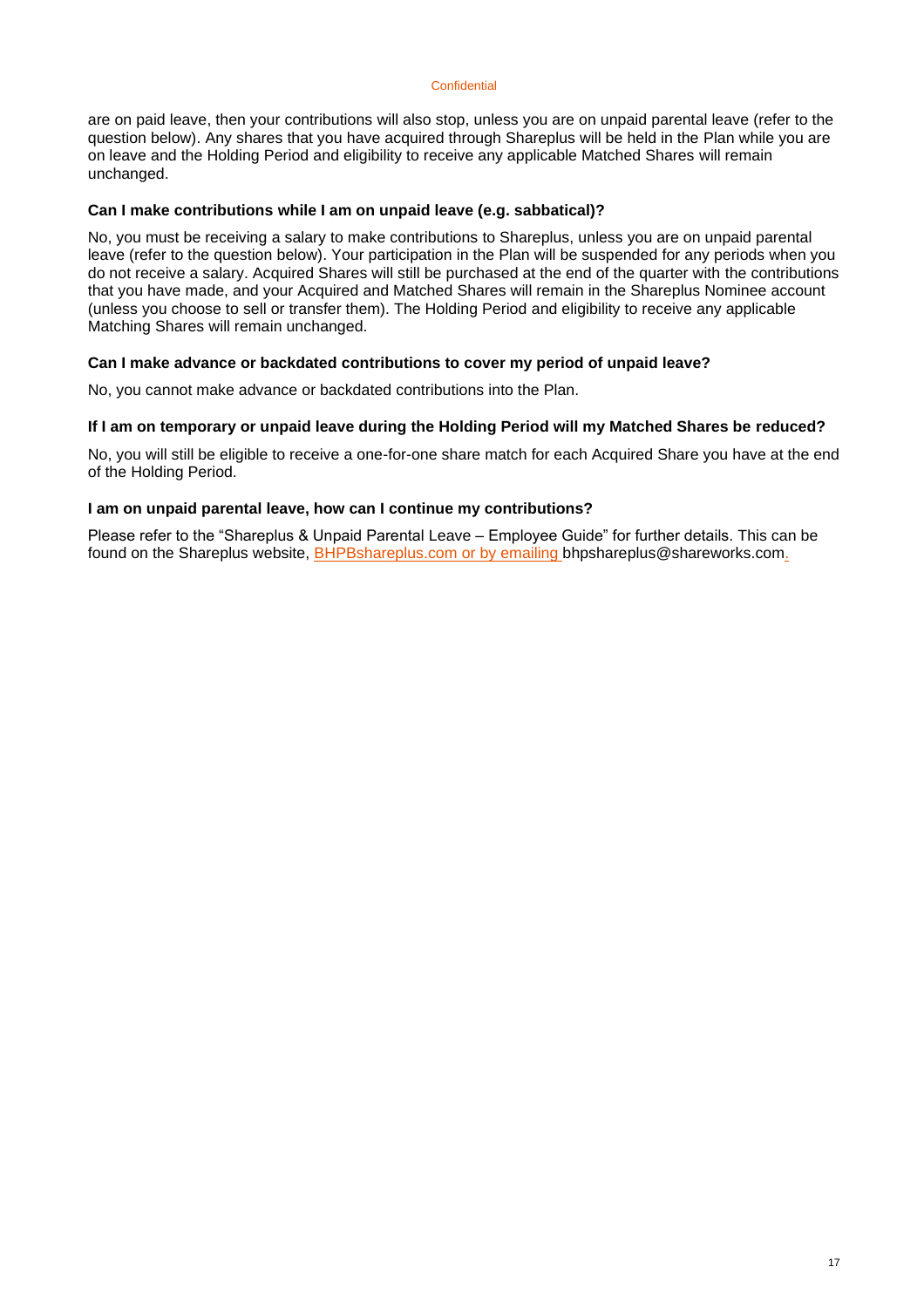## **Leaving BHP**

#### **I am leaving BHP. Will I still be able to participate in the Plan when I leave?**

No. You will not be able to continue to participate in Shareplus when you leave BHP, and will cease to be a participant of any existing plans.

#### **What happens to my contributions if I leave BHP, or cease making contributions?**

If the Plan Administrator has been notified by your HR/payroll of your departure or withdrawal from the Plan before the next purchase date, no shares will be purchased on your behalf. Your contributions that have not been used to purchase shares will be available in Shareworks for you to withdraw.

#### **If I leave before the end of the Holding Period do I lose my right to receive Matched Shares?**

Your eligibility to receive Matched Shares depends on your reason for leaving. The table below sets out the different leaving circumstances and the treatment of shares. Any applicable Matched Shares will be awarded as soon as practicable after you leave BHP. In any other leaving situation the treatment of Matched Shares is at BHP's discretion.

| <b>Reason</b>                                                     | <b>Treatment of Matched Shares or Matched Units</b> |  |  |
|-------------------------------------------------------------------|-----------------------------------------------------|--|--|
| Resignation / Termination / Dismissal for cause or Without Cause* |                                                     |  |  |
| Natural end of fixed term contract within the Holding Period      | No entitlement to any Matched Shares                |  |  |
| Death / Disability / Serious injury / Illness                     |                                                     |  |  |
| Redundancy / Retrenchment / Retirement **                         | Entitlement to 100% Matched Shares                  |  |  |
| Business sale                                                     |                                                     |  |  |

*\* 'Without Cause' is defined by legislation in Canada and only applicable to employees employed in Canada.*

*\*\*Includes fixed term contracts ended early by BHP* 

#### **Deceased Estates**

In the event a participant dies during the Holding Period, BHP will allocate any applicable Matched Shares as soon as practicable and the Company will make a cash payment into the participant's payroll bank account in lieu of any Acquired Shares or Matched Shares received. BHP will sell both the Acquired Shares and Matched Shares to assist with the funding of the cash payment. The value of the cash payment will be the value of the participant's Acquired Shares, Matched Shares and conditional rights to receive Matched Shares (that the participant becomes entitled to on cessation of their employment) using the price of BHP shares on the date of death or price achieved from the sale of the underlying Acquired Shares and Matched Shares, whichever is greater, less any taxes required to be withheld on sale or through payroll.

#### **What happens to my shares when I leave? What are my obligations?**

Your HR/payroll will formally notify the Plan Administrator each month of participants who have ceased employment including the reason for departure. To ensure that you continue to receive all future communications about your Shareplus entitlements and any residual contribution balances, it is your responsibility to update the Plan Administrator with your personal contact (email address), contact number and banking details online in your Shareworks account (accessible via BHPBshareplus.com).

On leaving BHP, your shares will remain in the Plan for a period of six months and you will receive a notification from Shareworks outlining leaver information for your Acquired Shares and any Matched Shares. During this six month period (or any other period as determined by BHP) you can access your shares to either sell them using the online sale facility, or you can transfer them to your own issuer sponsored shareholder account. If you take no action, at the end of the six month period (or any other period as determined by BHP), your shares will be automatically transferred out of Shareworks to an ordinary shareholder account in your name (or similar arrangement depending on the stock exchange) on the relevant stock exchange share registry.

#### **I am resigning from BHP. Do I lose my Acquired Shares and will I lose my right to receive Matched Shares?**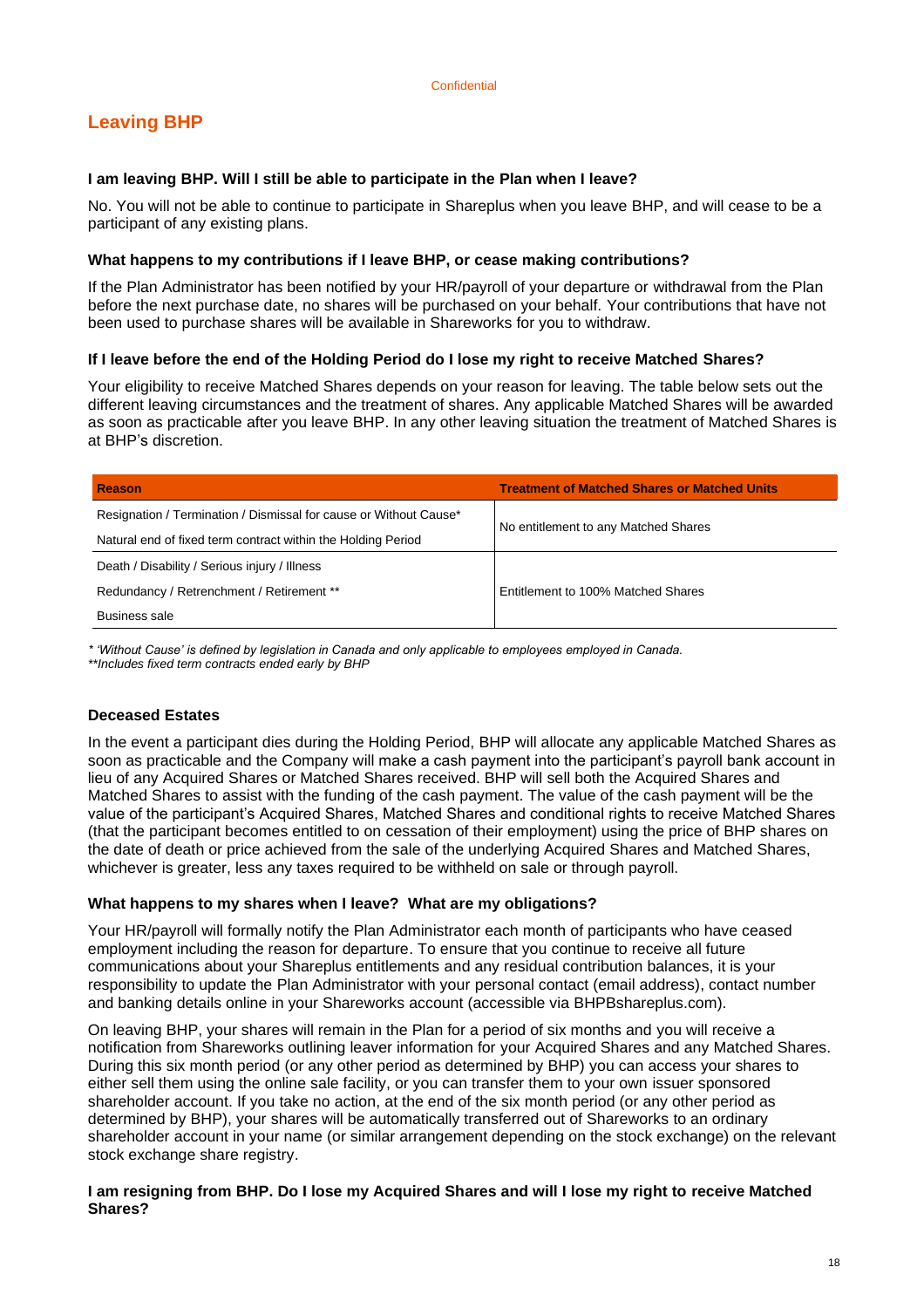You do not lose your Acquired Shares. However, you will lose your right to receive Matched Shares when you leave.

#### **I am retiring from BHP. What happens to my Acquired Shares and will I receive Matched Shares?**

You do not lose your Acquired Shares and you will be entitled to receive any applicable Matched Shares when you retire. Please note, if you are entitled to receive an allocation of Matched Shares when departing BHP, this may trigger a mandatory tax withholding or social security liability in your location/country. If this occurs, the Plan Administrator will be authorized to withhold or sell a sufficient number of Matched Shares to cover your taxes and transfer the remaining balance of shares to your Shareworks account. Refer to the Matched Shares Q&A for further information.

### <span id="page-18-0"></span>**Becoming a Shareholder and receiving Dividends**

#### **What are dividends?**

A dividend is the distribution of part of a company's net profit, made to shareholders as a reward for investing in the company. Shareholders need to be recorded as owning shares at a date set by the company (the Record Date) in order to receive dividends.

#### **When are dividends paid?**

BHP currently pays dividends twice a year, with Record Dates in March and September.

#### **How are dividends paid?**

To receive a dividend payment directly you must ensure your bank account details are recorded in your Shareworks portfolio. Please visit BHPBshareplus.com to access your portfolio.

Participants who are located in Australia, the United States or the United Kingdom will receive dividends directly into their bank account and must have their bank account details recorded in Shareworks. If you are not located in these countries or do not have a bank account in either Australia, the United States or the United Kingdom, your dividends will be paid to you via your payroll. Please note, you can also receive all of your dividends in one bank account even if they are on different stock exchanges (refer to the Relocating employees Q&A for further information).

#### **Does BHP offer a Dividend Reinvestment Plan?**

BHP offers a Dividend Reinvestment Program (DRP) for Shareplus participants located in Australia and the UK. Due to the terms and conditions of the DRP, Shareplus participants in other countries, as well as employees with Vested Share Accounts, are ineligible to participate in DRP and will continue to receive a cash dividend. Relevant DRP documentation can be accessed on the BHP website at https://www.bhp.com/investor-centre/shareholder-information/dividends.

The following exceptions apply for Shareplus:

- − Eligible Shareplus participants can elect only to fully participate in the DRP. Partial participation is not permitted.
- − DRP in the Limited plan is restricted to employees located in Australia and the UK.
- − Shareplus Acquired and Vested Matched shares are eligible to participate.

#### **Share Prices and Independent Advice**

The market share price for BHP shares is available at any time via the internet at **[www.BHP.com](file:///C:/Users/telfh/Desktop/Enrolment/2018/Comms/Documents%20for%20Translation/2.%20Participant%20Guide/www.BHP.com)** or on the BHP Digital Workspace. Alternatively, participants may request such information from the Plan Administrator via email BHPBShareplus@shareworks.com and the participants can view in the Shareworks Account. The advice contained in the Shareplus offer documents provided to employees in relation to their potential participation in the Plan contains general advice only and employees should consider obtaining their own independent financial and tax advice from an independent person appropriately licensed by relevant organisations to provide such advice.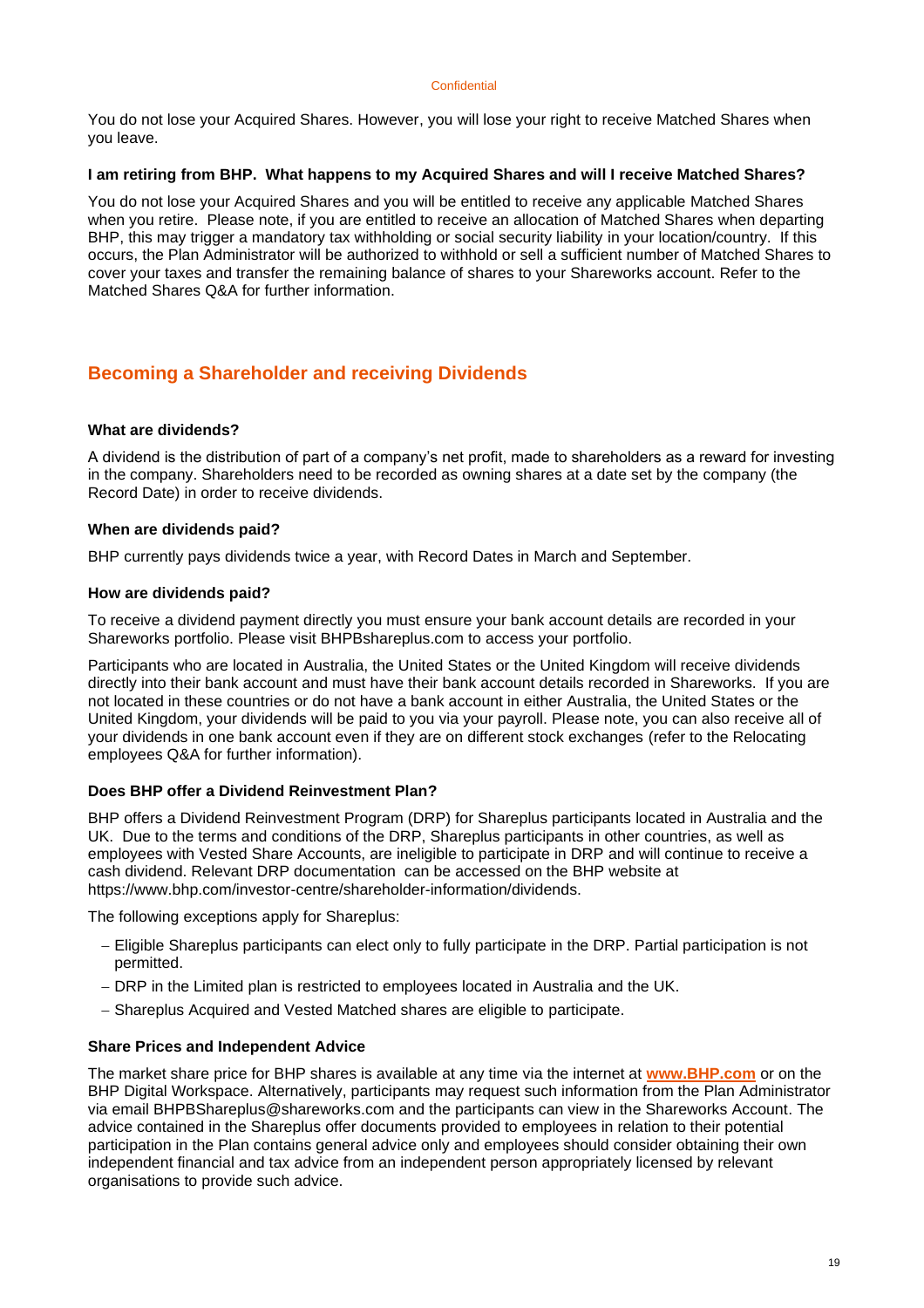#### **Financial Services Guide**

As the Plan Administrator may provide financial services in relation to Shareplus, they may be required to give you a Financial Services Guide (**FSG**) setting out the particulars relevant to those financial services. The FSG can be provided to BHP as your agent to receive the FSG in a manner agreed by the agent. If you participate in Shareplus, you are deemed to appoint BHP as your agent to receive the FSG (and any updates). The FSG has been provided to BHP and is accessible via the Shareplus website [www.bhpbshareplus.com.](http://www.bhpbshareplus.com/)

## <span id="page-19-0"></span>**Plan Administrator (Shareworks) contact details**

#### **What if I have further questions about Shareplus?**

Please speak to your HR Manager or HR Business Partner if you have any other questions. You can also send an email with your query to the Plan Administrator at bhpbshareplus@shareworks.com or call them using the Telephone numbers below.

#### **I have lost my Shareworks Account number, Username or password. Where can I get this information or how can I reset my password?**

You are able to obtain your Shareworks Account number or Username by selecting the 'Forgot your account number?' link on the Shareworks login page and provide your registered email address and the Plan Administrator will resend your account number or username to you.

If you have forgotten your password, you can select the 'Forgot your password?' link on the Shareworks login page and enter your Account Number/Username and your Last Name to retrieve your password.

If you do not have access to a computer, please contact the Plan Administrator by calling:

- − Toll Free Australia 1 800 260 907 (10am 4pm AEST)
- − Toll Free United Kingdom 0800 086 8051 (8:30am 4:30pm GMT)
- − Toll Free Singapore 800 852 3046 (10am 4pm SGT)
- − Toll Free Chile 800 914 119 (9am 5.30pm CLT)
- − Toll Free Malaysia 1800 813 773 (8am 2pm MYT)
- − Toll Free North America 1 844 776 1597 (6am 6pm MST)
- − International 1 403 515 3956 (6am 6pm MST) and 1 403 515 3909 (after 6pm MST)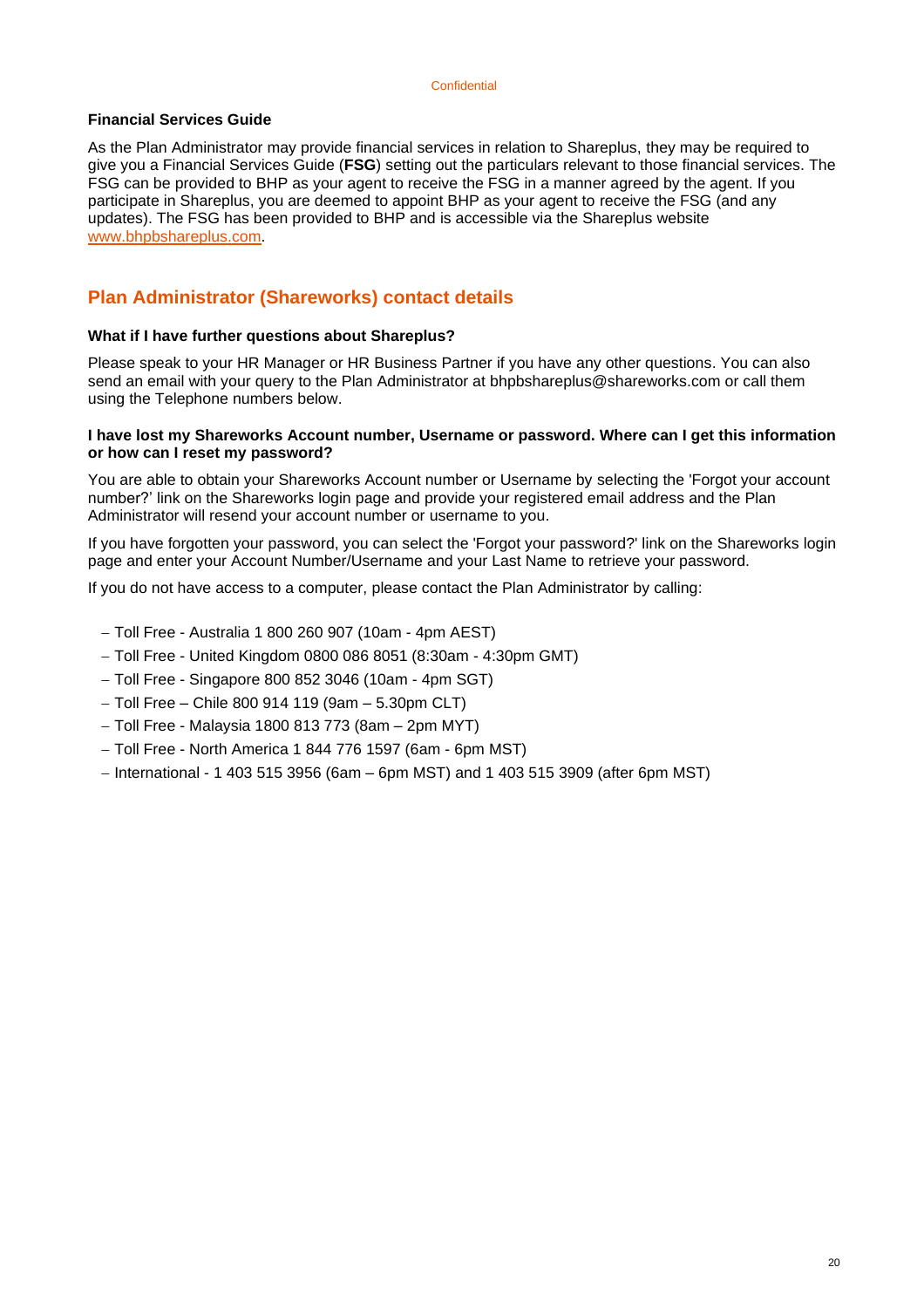### <span id="page-20-0"></span>**Shareplus 2022 – new joiner example**

The following example provides an overview of the Shareplus events that apply for new employees joining Shareplus in April 2022\*.

| <b>Event</b>                                                                                                                                                                                                                                                                                                                                                           | <b>Timing</b>    |                  |                 |                  |
|------------------------------------------------------------------------------------------------------------------------------------------------------------------------------------------------------------------------------------------------------------------------------------------------------------------------------------------------------------------------|------------------|------------------|-----------------|------------------|
| You enrol in Shareplus and have the opportunity<br>to contribute after-tax salary up to the maximum<br>contribution amount for 2022**                                                                                                                                                                                                                                  | April 2022       |                  |                 |                  |
| The Plan Administrator sends email confirmation<br>of your successful enrolment and contribution<br>amount for Shareplus 2022. Your Shareworks<br>account will be activated.                                                                                                                                                                                           | May 2022         |                  |                 |                  |
| Your first contribution is deducted from your after-<br>tax salary                                                                                                                                                                                                                                                                                                     | <b>June 2022</b> |                  |                 |                  |
| Your first contribution will be viewable online via<br>your Shareworks account                                                                                                                                                                                                                                                                                         | Mid-July 2022    |                  |                 |                  |
| Contributions will continue and Acquired Shares<br>will be purchased as follows:                                                                                                                                                                                                                                                                                       | Q <sub>1</sub>   | Q <sub>2</sub>   |                 | Q <sub>4</sub>   |
| Contributions from your salary                                                                                                                                                                                                                                                                                                                                         | Jun, Jul, Aug    | Sep, Oct,<br>Nov |                 | Mar, Apr,<br>May |
| <b>Acquired Shares purchased</b>                                                                                                                                                                                                                                                                                                                                       | End Sept<br>2022 | End Dec<br>2022  |                 | End Jun<br>2023  |
| <b>Acquired Shares in Shareworks</b>                                                                                                                                                                                                                                                                                                                                   | Mid Oct 2022     | Mid Jan<br>2023  | Mid Apr<br>2023 | Mid Jul 2023     |
| Your Acquired Shares are held in trust, and you<br>hold entitlements to vote and receive any<br>dividends declared by BHP. You can choose to<br>sell your Acquired Shares at any time but if you<br>do you will lose the rights to any Matched<br>Shares.                                                                                                              | Until April 2025 |                  |                 |                  |
| You are automatically re-enrolled in Shareplus<br>2023, unless you choose to withdraw from the<br>Plan**                                                                                                                                                                                                                                                               | April 2023       |                  |                 |                  |
| If you are still holding the Acquired Shares in<br>April 2025, you will receive Matched Shares. If<br>you are located in a country where BHP has an<br>obligation to withhold tax on the Matched Shares<br>income, then a sufficient number of shares will be<br>withheld in order to cover this obligation and BHP<br>will pay the tax to the relevant tax authority. | April 2025       |                  |                 |                  |
| You can then choose to hold the Acquired and<br>the Matched Shares, or to sell or transfer them at<br>any time                                                                                                                                                                                                                                                         | Ongoing          |                  |                 |                  |

\* This calendar of events is intended as a general guide only. It will be different if certain other events happen such as you leaving BHP, or if the allocation of Matched Shares is delayed due to a Prohibited Period. Further details on what happens in such circumstances are included in this Participant Guide.

\*\* If you wish to be enrolled at the maximum limit each year, please ensure to choose to authorise this via the online enrolment process. In some years the maximum limit may be less than the preceding year such that your contributions will decrease.

#### <span id="page-20-1"></span>**Shareplus 2022 – re-enrolment example**

The following example provides an overview of the main Shareplus events for an employee who participated in Shareplus 2021 and rolled over in April 2022\*.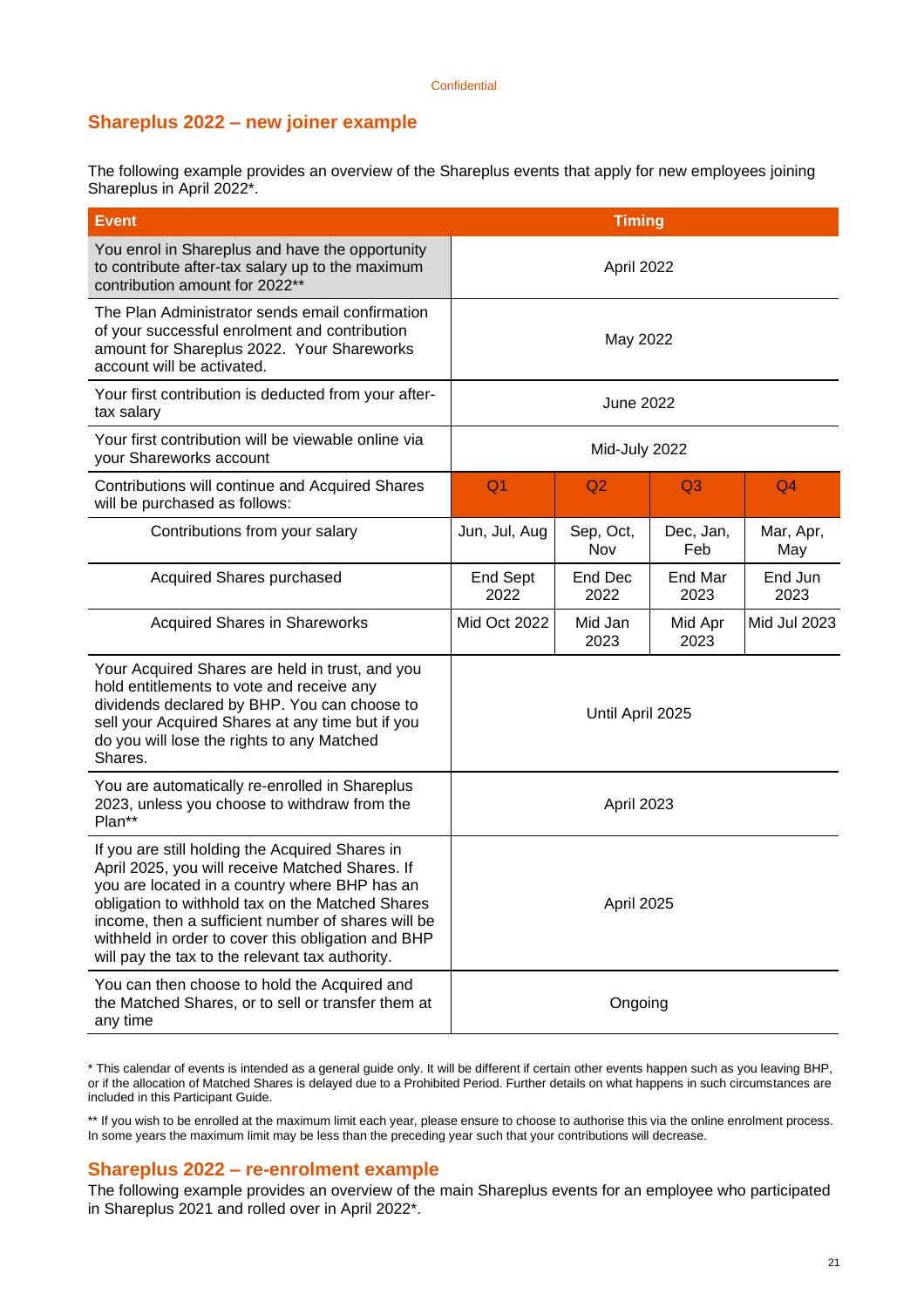| <b>What happens?</b>                                                                                                                                                                                                                                                                                                                             |                         |                  |                  |                  |
|--------------------------------------------------------------------------------------------------------------------------------------------------------------------------------------------------------------------------------------------------------------------------------------------------------------------------------------------------|-------------------------|------------------|------------------|------------------|
| You are automatically re-enrolled in Shareplus 2022<br>at your current Shareplus 2021 contribution rate**                                                                                                                                                                                                                                        | April 2022              |                  |                  |                  |
| You have the opportunity to amend your Shareplus<br>2022 enrolment, including the opportunity to change<br>your contribution up to the Shareplus 2022<br>maximum amount for your country**                                                                                                                                                       | April 2022              |                  |                  |                  |
| Your Shareplus 2022 enrolment details are<br>confirmed by the Plan Administrator                                                                                                                                                                                                                                                                 | May 2022                |                  |                  |                  |
| Your first contribution is deducted from your after-<br>tax salary                                                                                                                                                                                                                                                                               | <b>June 2022</b>        |                  |                  |                  |
| Your first contribution will be viewable online in<br>Shareworks                                                                                                                                                                                                                                                                                 | Mid-July 2022           |                  |                  |                  |
| Contributions will continue and shares will be<br>purchased as follows:                                                                                                                                                                                                                                                                          | Q <sub>1</sub>          | Q2               | Q <sub>3</sub>   | Q <sub>4</sub>   |
| Contributions from your salary                                                                                                                                                                                                                                                                                                                   | Jun, Jul,<br>Aug        | Sep, Oct,<br>Nov | Dec, Jan,<br>Feb | Mar, Apr,<br>May |
| <b>Acquired Shares purchased</b>                                                                                                                                                                                                                                                                                                                 | <b>End Sept</b><br>2022 | End Dec<br>2022  | End Mar<br>2023  | End Jun<br>2023  |
| Acquired Shares viewable in Shareworks                                                                                                                                                                                                                                                                                                           | Mid Oct<br>2022         |                  |                  | Mid Jul<br>2023  |
| Your Acquired Shares are held in trust, and hold<br>entitlements to vote and receive any dividends<br>declared by BHP. You can choose to sell at any<br>time but if you do you will lose the rights to any<br><b>Matched Shares</b>                                                                                                              | Until April 2025        |                  |                  |                  |
| You are automatically re-enrolled in Shareplus<br>2023, unless you choose to withdraw**                                                                                                                                                                                                                                                          | April 2023              |                  |                  |                  |
| If you are still holding the Acquired Shares in April<br>2025, you will receive Matched Shares. If you are<br>located in a country where BHP has an obligation to<br>withhold tax on the Matched Shares income, then<br>sufficient shares will be withheld in order to cover<br>this obligation and BHP will pay the tax to the tax<br>authority | April 2025              |                  |                  |                  |
| You can then choose to hold the Acquired and the<br>Matched Shares, or to sell or transfer them at any<br>time                                                                                                                                                                                                                                   | Ongoing                 |                  |                  |                  |

<sup>\*</sup> This calendar of events is intended as a general guide only. It will be different if certain other events happen such as you leaving BHP, or if the allocation of Matched Shares is delayed due to a Prohibited Period. Further details on what happens in such circumstances are included in this Participant Guide.

<sup>\*\*</sup> If you wish to be enrolled at the maximum limit each year, please ensure to choose to authorise this via web enrolment. In some years the maximum limit may be less than the preceding year such that your contributions will decrease.